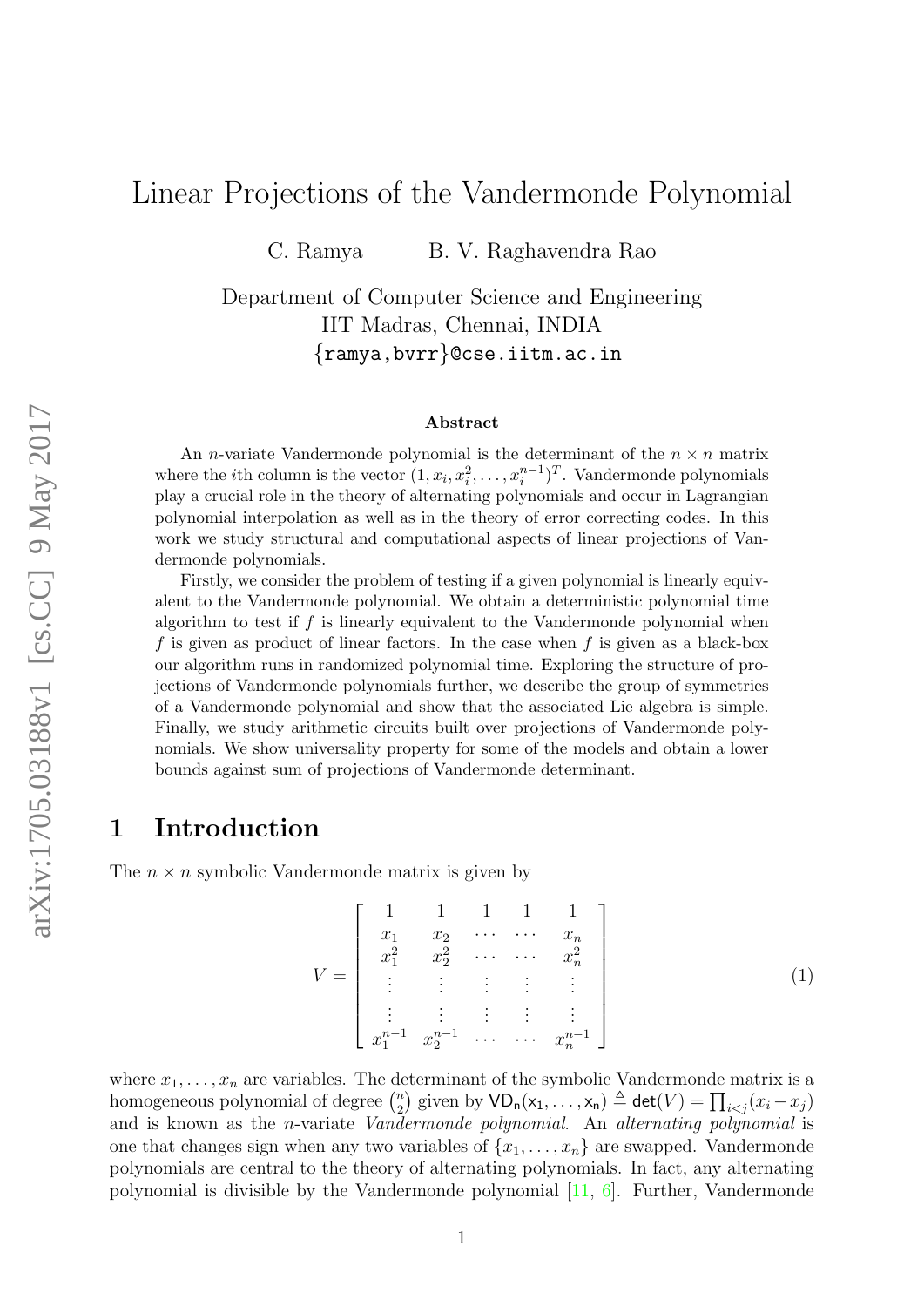matrix and Vandermonde polynomial occur very often in the theory of error correcting codes and are useful in Lagrangian interpolation.

Linear projections are the most important form of reductions in Algebraic Complexity Theory developed by Valiant [\[14\]](#page-14-2). Comparison between classes of polynomials in Valiant's theory depends on the types of linear projections. (See [\[1\]](#page-13-0) for a detailed exposition.) Taking a geometric view on linear projections of polynomials, Mulmuley and Shohoni [\[10\]](#page-14-3) proposed the study of geometry of orbits of polynomials under the action of  $GL(n, \mathbb{F})$ , i.e, the group of  $n \times n$  non-singular matrices over  $\mathbb{F}$ . This lead to the development of Geometric Complexity Theory, whose primary objective is to classify families of polynomials based on the geometric and representation theoretic structure of their  $GL(n, F)$  orbits.

In this article, we investigate computational and structural aspects of linear projections of the family  $VD = (VD_n)_{n>0}$  of Vandermonde polynomials over the fields of real and complex numbers.

Firstly, we consider the polynomial equivalence problem when one of the polynomials is fixed to be the Vandermonde polynomial. Recall that, in the polynomial equivalence problem (POLY-EQUIV) given a pair of polynomials f and g we ask if f is equivalent to g under a non-singular linear change of variables, i.e., is there a  $A \in GL(n, \mathbb{F})$  such that  $f(AX) = g(X)$ , where  $X = (x_1, \ldots, x_n)$ ? POLY-EQUIV is one of the fundamental computational problems over polynomials and received significant attention in the literature.

POLY-EQUIV can be solved in PSPACE over reals [\[2\]](#page-13-1) and any algebraically closed field [\[12\]](#page-14-4), and is in NP ∩ co-AM [\[13\]](#page-14-5) over finite fields. However, it is not known if the problem is even decidable over the field of rational numbers [\[12\]](#page-14-4). Saxena [\[12\]](#page-14-4) showed that POLY-EQUIV is at least as hard as the graph isomorphism problem even in the case of degree three forms. Given the lack of progress on the general problem, authors have focussed on special cases over the recent years. Kayal [\[8\]](#page-14-6) showed that testing if a given polynomial f is linearly equivalent to the elementary symmetric polynomial, or to the power symmetric polynomial can be done in randomized polynomial time. Further, in [\[9\]](#page-14-7), Kayal obtained randomized polynomial time algorithms for POLY-EQUIV when one of the polynomials is either the determinant or permanent and the other polynomial is given as a black-box.

We consider the problem of testing equivalence to Vandermonde polynomials:

Problem : VD-EQUIV **Input :**  $f \in \mathbb{F}[x_1, \ldots, x_n]$ Output : Homogeneous linearly independent linear forms  $L_1, L_2, \ldots, L_n$  such that  $f = \text{VD}(L_1, L_2, \ldots, L_n)$  if they exist, else output 'No such equivalence exists'.

Remark 1. Although Vandermonde polynomial is a special form of determinant, randomized polynomial time algorithm to test equivalence to determinant polynomial due to [\[9\]](#page-14-7) does not directly give an algorithm for VD-EQUIV.

We show that  $VD$ -EQUIV can be solved in deterministic polynomial time when f is given as a product of linear factors (Theorem [1\)](#page-3-0). Combining this with Kaltofen's factorization algorithm, [\[7\]](#page-14-8), we get a randomized polynomial time algorithm for VD-EQUIV when  $f$  is given as a black-box.

For an *n*-variate polynomial  $f \in \mathbb{F}[x_1, \ldots, x_n]$ , the group of symmetry  $\mathscr{G}_f$  of f is the set of non-singular matrices that fix the polynomial f. The group of symmetry of a polynomial and the associated Lie algebra have significant importance in geometric complexity theory. More recently, Kayal [\[9\]](#page-14-7) used the structure of Lie algebras of permanent and determinant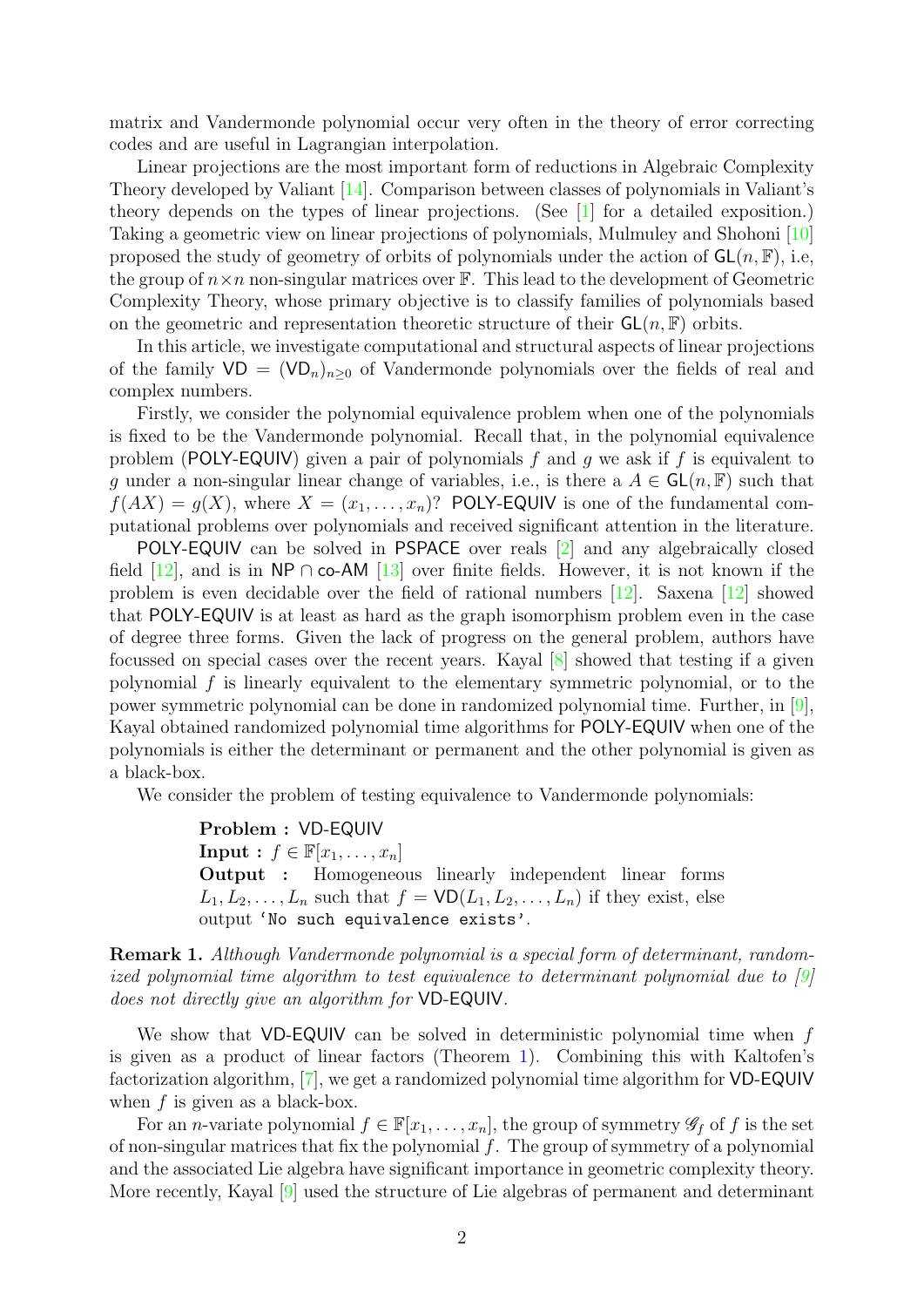in his algorithms for special cases of POLY-EQUIV. Further, Grochow [\[5\]](#page-14-9) studied the problem of testing conjugacy of matrix Lie algebras. In general, obtaining a complete description of group of symmetry and the associated Lie algebra of a given family of polynomials is an interesting task.

In this paper we obtain a description of the group of symmetry for Vandermonde polynomials (Theorem [3\)](#page-6-0). Further, we show that the associated Lie algebra for Vandermonde polynomials is simple (Lemma [2\)](#page-8-0).

Finally, we explore linear projections of Vandermonde polynomials as a computational model. We prove closure properties (or lack of) and lower bounds for representing a polynomial as sum of projections of Vandermonde polynomials (Section [5\)](#page-9-0).

## <span id="page-2-0"></span>2 Preliminaries

Throughout the paper, unless otherwise stated,  $\mathbb{F} \in \{\mathbb{C}, \mathbb{R}\}.$  We briefly review different types of projections of polynomials that are useful for the article. For a more detailed exposition, see [\[1\]](#page-13-0).

**Definition 1.** (Projections). Let  $f, g \in \mathbb{F}[x_1, x_2, \ldots, x_n]$ . We say that f is projection reducible to g denoted by  $f \leq g$ , if there are linear forms  $\ell_1, \ldots, \ell_n \in \mathbb{F}[x_1, \ldots, x_n]$  such that  $f = g(\ell_1, \ldots, \ell_n)$ . Further, we say

- $f \leq_{proj} q \text{ if } \ell_1, \ldots, \ell_n \in \mathbb{F} \cup \{x_1, \ldots, x_n\}.$
- $f \leq_{\text{homo}} q$  if  $\ell_1, \ldots, \ell_n$  are homogeneous linear forms.
- $f \leq_{\text{aff}} g \text{ if } \ell_1, \ldots, \ell_n \text{ are affine linear forms.}$

Based on the types of projections, we consider the following classes of polynomials that are projections of the Vandermonde polynomial.

$$
VD = \{VD(x_1, x_2, ..., x_n) \mid n \ge 1\}; \text{ and}
$$
  
\n
$$
VD_{\text{proj}} = \{VD(\rho_1, \rho_2, ..., \rho_n) \mid \rho_i \in (X \cup \mathbb{F}), \forall i \in [n]\}; \text{ and}
$$
  
\n
$$
VD_{\text{homo}} = \{VD(\ell_1, \ell_2, ..., \ell_n) \mid \ell_i \in \mathbb{F}[x_1, x_2, ..., x_n], \deg(\ell_i) = 1, \ell_i(0) = 0 \forall i \in [n]\}; \text{ and}
$$
  
\n
$$
VD_{\text{aff}} = \{VD(\ell_1, \ell_2, ..., \ell_n) \mid \ell_i \in \mathbb{F}[x_1, x_2, ..., x_n], \deg(\ell_i) \le 1 \forall i \in [n]\};
$$

Among the different types mentioned above, the case when  $\ell_1, \ldots, \ell_n$  are homogeneous and linearly independent is particularly interesting. Let  $f, g \in \mathbb{F}[x_1, \ldots, x_n]$ . f is said to be linearly equivalent to g (denoted by  $f \equiv_{\text{lin}} g$ ) if  $g \leq_{\text{homo}} f$  via a set of linearly independent homogeneous linear forms  $\ell_1, \ldots, \ell_n$ . In the language of invariant theory,  $f \equiv_{\text{lin}} g$  if and only if g is in the  $\mathsf{GL}(n,\mathbb{F})$  orbit of f.

The group of symmetry of a polynomial is one of the fundamental objects associated with a polynomial:

**Definition 2.** Let  $f \in \mathbb{F}[x_1, x_2, \ldots, x_n]$ . The group of symmetries of f (denoted by  $\mathscr{G}_f$ ) is defined as:

 $\mathscr{G}_f = \{A \mid A \in \mathsf{GL}(n, \mathbb{F}), f(A\mathsf{x}) = f(\mathsf{x})\}.$ 

*i.e.*, the group of invertible  $n \times n$  matrices A such that  $f(Ax) = A(x)$ .

The Lie algebra of a polynomial f is the tangent space of  $\mathscr{G}_f$  at the identity matrix and is defined as follows: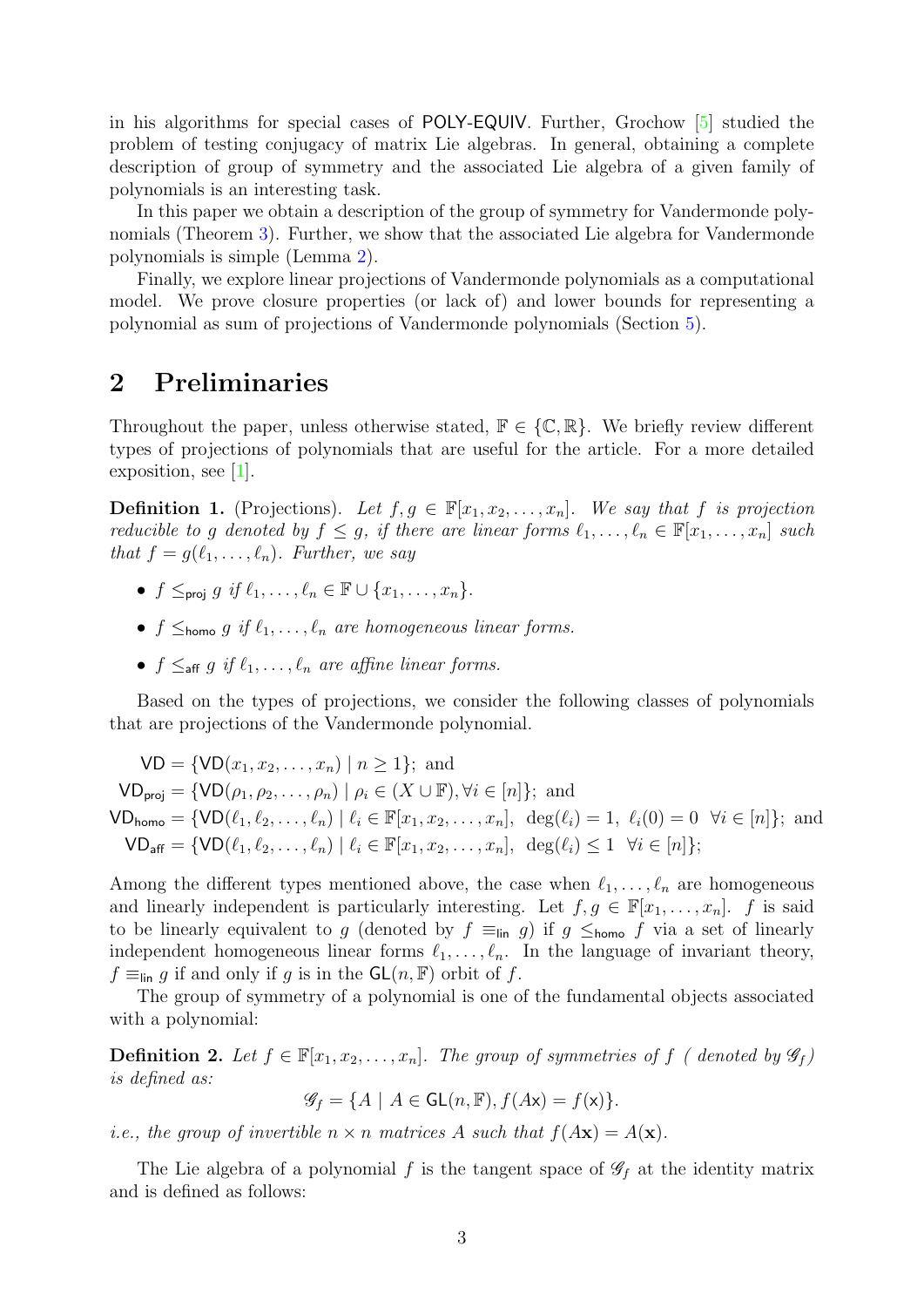**Definition 3** ([\[9\]](#page-14-7)). Let  $f \in \mathbb{F}[x_1, x_2, \ldots, x_n]$ . Let  $\epsilon$  be a formal variable with  $\epsilon^2 = 0$ . Then  $\mathfrak{g}_f$  is defined to be the set of all matrices  $A \in \mathbb{F}^{n \times n}$  such that

$$
f((\mathbf{1}_n + \epsilon A)\mathbf{x}) = f(\mathbf{x}).
$$

It can be noted that  $\mathfrak{g}_f$  is non-trivial only when  $\mathscr{G}_f$  is a continuous group. For a random polynomial, both  $\mathscr{G}_f$  as well as  $\mathfrak{g}_f$  are trivial.

For a polynomial  $f \in \mathbb{F}[x_1, \ldots, x_n], k \geq 0$ , let  $\partial^{=k}(f)$  denote the F-linear span of the set of all partial derivatives of  $f$  of order  $k$ , i.e.,

$$
\partial^{=k}(f) \triangleq \mathbb{F}\text{-Span}\left\{\frac{\partial^k f}{\partial x_{i_1} \dots \partial x_{i_k}} \middle| i_1, \dots, i_k \in [n] \right\}.
$$

## 3 Testing Equivalence to Vandermonde Polynomials

Recall the problem  $VD$  − EQUIV from Section [1.](#page-0-0) In this section, we obtain an efficient algorithm for VD − EQUIV. The complexity of the algorithm depends on the input representation of the polynomials. When the polynomial is given as product of linear forms, we show:

<span id="page-3-0"></span>**Theorem 1.** There is a deterministic polynomial time algorithm for  $VD - EQUIV$  when the input polynomial f is given as a product of homogeneous linear forms.

The proof of Theorem [1](#page-3-0) is based on the correctness of Algorithm [1](#page-3-1) described next.

```
Algorithm 1: VD − EQUIV
```

```
Input : f = \ell_1 \cdot \ell_2 \cdots \ell_pOutput: 'f is linearly equivalent to VD(x_1, \ldots, x_n)' if f \equiv_{\text{lin}} VP. Else
                  'No'
 1 if p \neq {n \choose 2}\binom{n}{2} for any n < p or \dim(\overline{span{\ell_1, \ell_2, \ldots, \ell_p\}}) \neq n - 1 then
 2 | return 'No such equivalence exists'
 3 end
 4 else
 5 \mid S \leftarrow \{\ell_1, \ell_2, \ldots, \ell_p\}6 Let T^{(0)} = \{r_1, r_2, \ldots, r_{n-1}\} be n-1 linearly independent linear forms in S.
 \tau \mid i \leftarrow 1\begin{array}{c} \mathbf{8} \end{array} S' \leftarrow S \setminus T^{(0)}9 while true do
10 \left| \begin{array}{c} | \end{array} \right| D_i \leftarrow \{a+b, a-b, b-a \mid a, b \in T^{(i-1)}\} \triangleright D_i is the set of differences
11 T^{(i)} \leftarrow \{T^{(i-1)} \cup D_i\} \cap S12\gamma' \leftarrow S \setminus T^{(i)}13 if |S
0
| = 0 then
14 | | Output 'f is linearly equivalent to VD(x_1, \ldots, x_n)'
15 | | Exit.
16 end
\begin{array}{ll} \textbf{17} \quad | \quad \textbf{if} \,\, T^{(i-1)} = T^{(i)} \,\,\, and \,\, |S'| \neq 0 \,\, \textbf{then} \end{array}18 | | Output 'No such equivalence exists'
19 | | Exit.
20 | end
21 end
22 end
```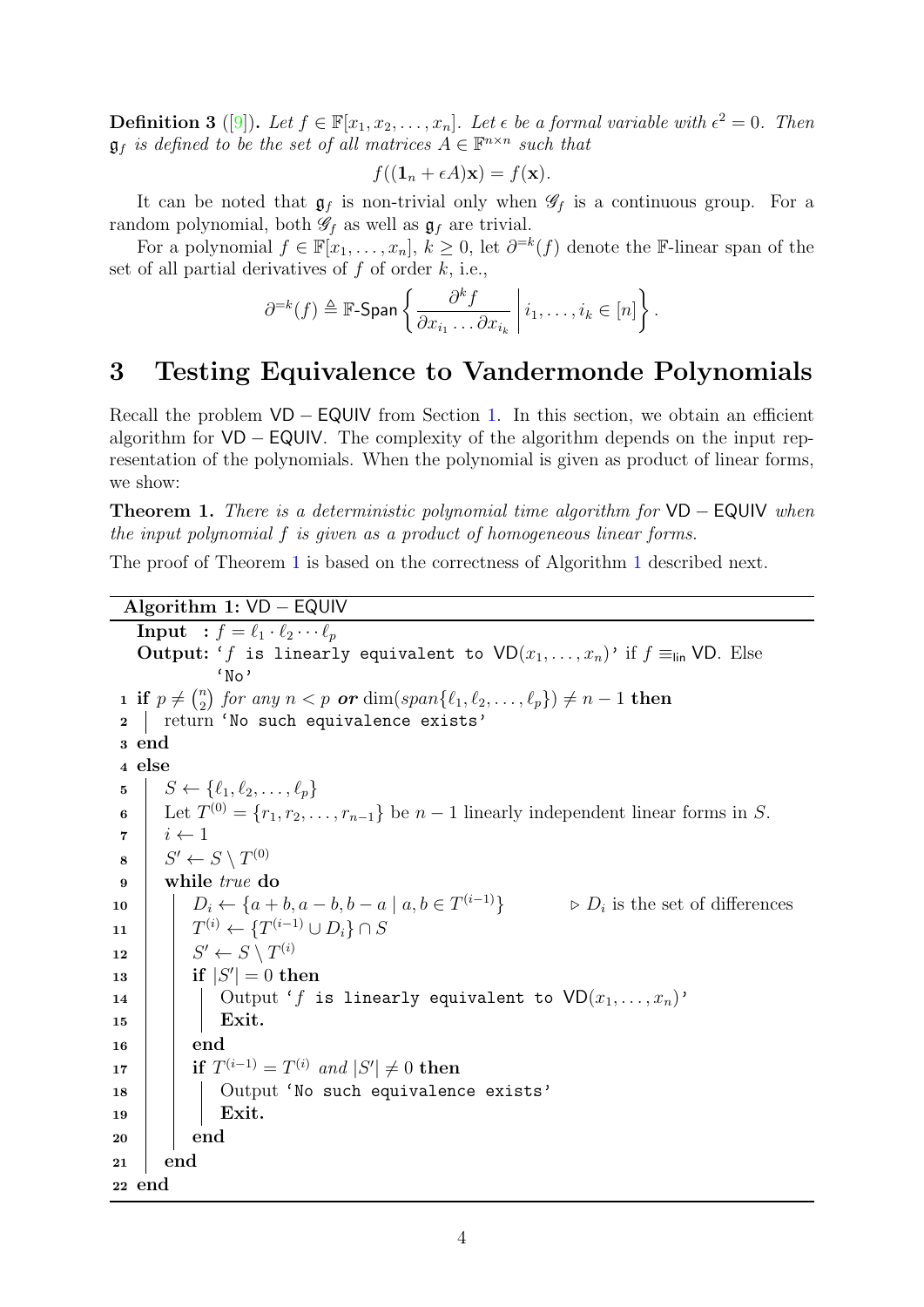As a first step, we observe that lines  $(1)-(3)$  $(1)-(3)$  $(1)-(3)$  of algorithm are correct:

**Observation 1.** If  $f = \ell_1 \cdot \cdots \cdot \ell_p \equiv_{\text{lin}} \text{VD}$  then  $p = \binom{n}{2}$  $e_2^n$ ) and dim(span{ $\ell_1, \ell_2, ..., \ell_p$ }) =  $n-1$ .

*Proof.* Clearly if  $f \equiv_{\text{lin}} \text{VD}$  we have  $p = \binom{n}{2}$  $n_2$ . For the second part suppose  $f = \text{VD}(L_1, \ldots, L_n)$ , for some linearly independent homogeneous linear forms  $L_1, \ldots, L_n$ . Then  $\{\ell_1, \ldots, \ell_p\} = \{L_i - L_i \mid i < j\}$ , and therefore dim(span $\{\ell_1, \ell_2, \ldots, \ell_n\} = n - 1$ .  $\{L_i - L_j \mid i < j\}$ , and therefore  $\dim(\text{span}\{\ell_1, \ell_2, \ldots, \ell_p\}) = n - 1$ .

The following theorem proves the correctness of the Algorithm [1.](#page-3-1)

Theorem 2.  $f \equiv_{\text{lin}}$  VD if and only if Algorithm [1](#page-3-1) outputs 'f is linearly equivalent to  $VD(x_1, \ldots, x_n)$ .

*Proof.* We first argue the forward direction. Suppose there are n homogeneous linearly independent linear forms  $L'_1, L'_2, \ldots, L'_n$  such that  $f = \ell_1 \cdot \ell_2 \cdots \ell_p = \prod_{i=1}^p$  $i$  $(L'_i - L'_j).$ Consider the linear forms  $L_1 = L'_1 - L'_n$ ,  $L_2 = L'_2 - L'_n$ ,  $\cdots$ ,  $L_{n-1} = L'_{n-1} - L'_n$ . Then

<span id="page-4-0"></span>
$$
f = \ell_1 \cdot \ell_2 \cdots \ell_p = \prod_{i=1}^{n-1} L_i \cdot \prod_{i < j} (L_i - L_j). \tag{2}
$$

Let  $S \triangleq \{\ell_1, \ell_2, \ldots, \ell_p\}$  as in line [\(5\)](#page-3-3) of the algorithm. By equation [\(2\)](#page-4-0), we have

$$
S = \{L_1, L_2, \dots, L_{n-1}\} \cup \{L_i - L_j \mid i < j, \ \ i, j \in [n-1]\}.
$$

Let  $S_1 \triangleq \{L_1, L_2, \ldots, L_{n-1}\}$  and  $S_2 \triangleq \{L_i - L_j \mid i < j, \ i, j \in [n-1]\}$ . Consider the undirected complete graph G with vertices  $\{v_1, v_2, \ldots, v_{n-1}\}$ . For every vertex  $v_i \in V(G)$ , let label $(v_i)$  denote the linear form  $L_i$  associated with the vertex  $v_i$ . Similarly for every edge  $e = (v_i, v_j) \in E(G)$  let label $(e)$  be defined as follows :

<span id="page-4-2"></span>
$$
label(e) = \begin{cases} L_i - L_j & \text{if } i < j \\ L_j - L_i & \text{if } j < i \end{cases}
$$
 (3)

Using notations used in line [\(5\)](#page-3-3) of Algorithm [1,](#page-3-1) we have  $\{r_1, r_2, \ldots, r_{n-1}\} \subseteq S$ . Observe that for every  $i \in [n-1]$  the linear form  $r_i$  corresponds to either a vertex or an edge label in G. Let  $Q_1 \triangleq \{r_1, r_2, \ldots, r_{n-1}\} \cap S_1$  and  $Q_2 \triangleq \{r_1, r_2, \ldots, r_{n-1}\} \cap S_2$ . Suppose  $|Q_2| = k$ and  $|Q_1| = n - k - 1$ , linear forms in  $Q_1$  correspond to labels of vertices in  $V(G)$  and linear forms in  $Q_2$  correspond to labels of edges in  $E(G)$ . For some  $k \geq 0$ , let

$$
Q_1 = \{ \text{label}(u_1), \text{label}(u_2), \dots, \text{label}(u_{n-k-1}) \} \quad \text{for } u_1, u_2, \dots, u_{n-k-1} \in V(G)
$$
\n
$$
Q_2 = \{ \text{label}(e_1), \text{label}(e_2), \dots, \text{label}(e_k) \}
$$
\n
$$
\quad \text{for } e_1, e_2, \dots, e_k \in E(G)
$$

Let  $G[r_1, \ldots, r_{n-1}]$  denote the sub-graph  $\{u_1, \ldots, u_{n-k-1}\} \cup \{e_1, \ldots, e_k\}$ , i.e., consisting of edges with labels in  $Q_2$  and vertices incident on them and vertices with labels in  $Q_1$ .

We need the following claim:

<span id="page-4-1"></span>**Claim 2.1.** For any choice of linearly independent linear forms  $\{r_1, r_2, \ldots, r_{n-1}\}\$  by the algorithm in line [\(5\)](#page-3-3), any connected component C in  $G[r_1, r_2, \ldots, r_{n-1}]$  has exactly one  $\emph{vertex with label in $Q_1$. More formally, if $Q_C \triangleq \bigcup_{v \in Q_1} \mathsf{label}(v) \bigcap \bigcup_{w \in V(C)} \mathsf{label}(w)\big)}$ then  $|Q_C| = 1$ .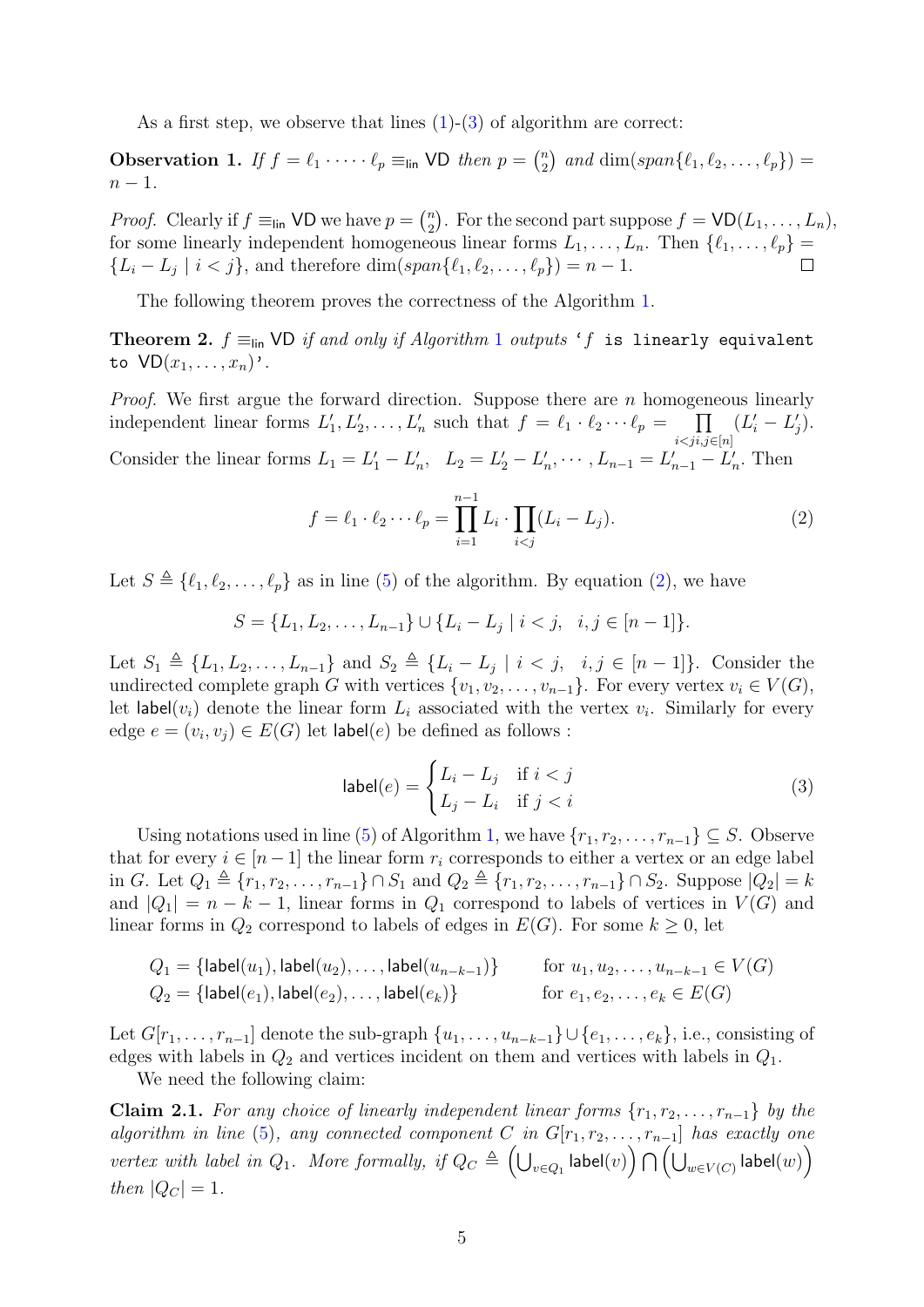Proof of Claim [2.1.](#page-4-1) Proof is by contradiction. Suppose there is a connected component C in  $G[r_1, r_2, \ldots, r_{n-1}]$  with  $|Q_C| \geq 2$ . Let  $v_i, v_j \in Q_C$ . Assume without loss of generality that  $i < j$ . Consider the path  $\overline{P} = (v_i, e_{c_1}, e_{c_2}, \ldots, e_{c_{|\overline{P}|-1}}, v_j)$  between  $v_i$  and  $v_j$  in the connected component C, where  $e_{c_1}, \ldots, e_{c_{|\bar{P}|-1}}$  are edges. From the definition of G, we know that there are constants  $\alpha_1, \ldots, \alpha_{|\bar{P}|-1} \in \{-1, 1\}$  such that

$$
\alpha_1\mathsf{label}(e_{c_1}) + \alpha_2 \mathsf{label}(e_{c_2}) + \cdots + \alpha_{|\bar{P}|-1} \mathsf{label}(e_{c_{|\bar{P}|-1}}) = \mathsf{label}(v_i) - \mathsf{label}(v_j).
$$

Therefore,  $\{\textsf{label}(e_{c_1}), \textsf{label}(e_{c_2}), \ldots, \textsf{label}(e_{c_{|\bar{P}|-1}}), \textsf{label}(v_j)\}$  is a linearly dependent set. Since C is a connected component in  $G[r_1, r_2, \ldots, r_{n-1}]$  we have that the set of lin- $\mathrm{ear}~\operatorname{forms}~\{\mathsf{label}}(e_{c_1}), \mathsf{label}(e_{c_2}),\ldots,\mathsf{label}(e_{c_{|\bar{P}|-1}}), \mathsf{label}(v_j)\}$   $\subseteq~\{r_1,r_2,\ldots,r_{n-1}\},$ hence a contradiction. Now, suppose there exists a connected component C with  $Q_C = \emptyset$ . Let v be any vertex in C. Clearly, {label(v)∪{ $r_1, ..., r_{n-1}$ } is a linearly independent set, a contradiction since dim( $\mathbb{F}\text{-span}(S)$ ) =  $n-1$ . a contradiction since  $dim(\mathbb{F}\text{-span}(S)) = n - 1$ .

Now, the following claim completes the proof of the forward direction:

**Claim 2.2.** (i) If  $f \equiv_{\text{lin}} \text{VD}$  then there exists an m such that  $\{L_1, L_2, \ldots, L_{n-1}\} \subseteq T^{(m)}$ .

(ii) For any m, if  $\{L_1, L_2, \ldots, L_{n-1}\} \subseteq T^{(m)}$  then the set  $T^{(m+1)} = S$  and the algorithm outputs 'f is linearly equivalent to  $VD(x_1, \ldots, x_n)$ ' in line [14.](#page-3-4)

*Proof of Claim [2.2.](#page-0-1)* (i) Let C be a connected component in  $G[r_1, \ldots, r_{n-1}]$ . By Claim [2.1](#page-4-1) we have  $|Q_C| = 1$ . Let  $Q_C = \{b\}$  and  $L = \text{label}(b)$ . We argue by induction on i that for every vertex  $v \in V(C)$  with  $dist(L, v) \leq i$ , label $(v) \in T^{(i)}$ . Base case is when  $i = 0$ and follows from the definition of  $T^{(0)}$ . For the induction step, let  $u \in V(C)$  be such that  $(u, v) \in E(G[r_1, \ldots, r_{n-1}])$  and  $dist(L, u) \leq i - 1$ . By the induction hypothesis, we have  $\mathsf{label}(u) \in T^{(i-1)}$ . Also, since  $\mathsf{label}(u, v) \in \{r_1, \ldots, r_{n-1}\} = T^{(0)}$ , we have  $\mathsf{label}(u, v) \in T^{(i-1)}$ .  $T^{(i-1)}$ . By line [10](#page-3-5) of the algorithm, the linear form  $\mathsf{label}(u, v) + \mathsf{label}(u) \in D_i$  where  $D_i$ is the set of differences in the  $i<sup>th</sup>$  iteration of the while loop. Now, by the definition of labels in [3,](#page-4-2)  $(L_v - L_u) + L_u \in D_i$  if  $v < u$  or  $L_u - (L_u - L_v) \in D_i$  if  $u < v$ . In any case,  $L_v = \textsf{label}(v) \in T^{(i)}$  as required. Now, if  $m \geq n-1$  then we have  $\{L_1, \ldots, L_{n-1}\} \subseteq T^{(m)}$ . (ii) If  $\{L_1, L_2, \ldots, L_{n-1}\} \subseteq T^{(m)}$  then clearly  $T^{(m)} \cup D_m = S$ . Hence  $T^{(m+1)} = S$  and algorithm outputs 'f is linearly equivalent to  $VD(x_1, \ldots, x_n)$ ' in line [14.](#page-3-4)  $\Box$ 

Suppose Algorithm [1](#page-3-1) outputs 'f is linearly equivalent to  $VD(x_1, \ldots, x_n)$ ' in k steps. Consider the polynomial  $VD(\ell, r_1, r_2, \ldots, r_{n-1})$  where  $\{r_1, r_2, \ldots, r_{n-1}\}$  is the linearly independent set chosen in line [5](#page-3-3) of Algorithm [1](#page-3-1) and  $\ell$  is an arbitrary linear form such that the set  $\{\ell, r_1, r_2, \ldots, r_{n-1}\}$  is linearly independent. Then, we have  $\ell_1\ell_2 \cdots \ell_p = \text{VD}(\ell, \ell - r_1, \ell - r_2, \ldots, \ell - r_{n-1})$ .  $VD(\ell, \ell - r_1, \ell - r_2, \ldots, \ell - r_{n-1}).$ 

Corollary 1. VD – EQUIV is in RP when f is given as a black-box.

Proof. The result immediately follows from Algorithm [2](#page-6-1) and Theorem [1.](#page-3-0)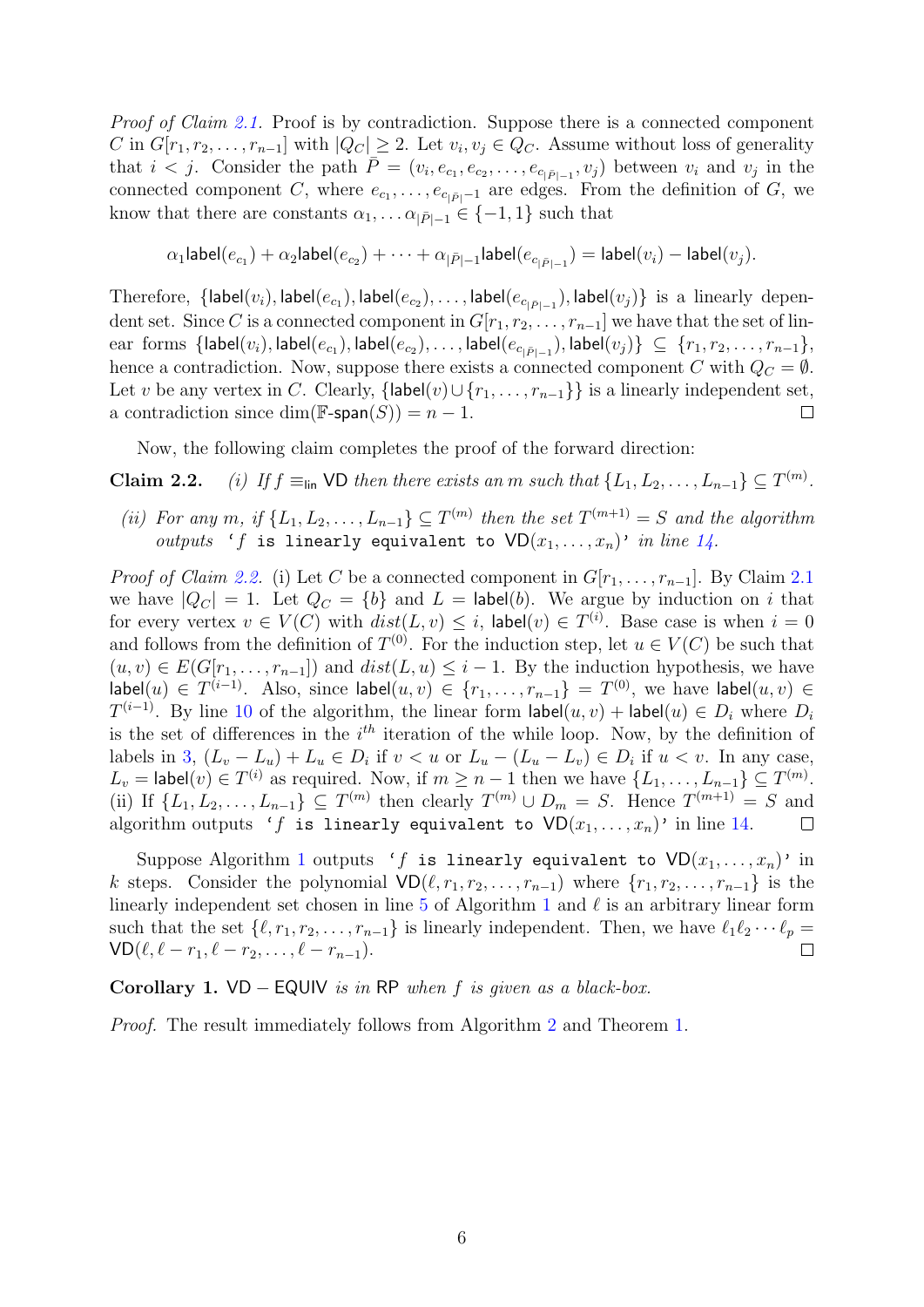<span id="page-6-1"></span>Algorithm 2:  $VD$  – EQUIV – 2 **Input** :  $f \in \mathbb{F}[x_1, x_2, \ldots, x_n]$  as a black-box Output: 'f is linearly equivalent to  $VD(x_1, \ldots, x_n)$ ' if  $f \equiv_{\text{lin}} VP$ . Else 'No such equivalence exists' <sup>1</sup> Run Kaltofen's factorization Algorithm [\[7\]](#page-14-8) <sup>2</sup> if f is irreducible then 3 | Output 'No such equivalence exists' <sup>4</sup> end <sup>5</sup> else 6 Let  $B_1, B_2, \ldots, B_p$  be black-boxes to the irreducible factors of f obtained from Kaltofen's Algorithm. 7 Interpolate the black-boxes  $B_1, \ldots, B_p$  to get the explicit linear forms  $\ell_1, \ell_2, \ldots, \ell_p$  respectively. 8 | Run Algorithm [1](#page-3-1) with  $\ell_1 \ldots \ell_p$  as input. <sup>9</sup> end

Finally, in the black-box setting we show:

Corollary 2. PIT is polynomial time equivalent to  $VD$  – EQUIV in the black-box setting.

 $\Box$ 

Proof. Since polynomial factorization is polynomial time equivalent to PIT in the black-box setting, by Theorem [1](#page-3-0) we have,  $VD - EQUIV \leq_P PIT$ . For the converse direction, let  $f \in \mathbb{F}[x_1,\ldots,x_n]$  be a polynomial of degree d. Given black-box access to f we construct black-box to a polynomial g such that  $f \equiv 0$  if and only if  $g \equiv_{\text{lin}} \text{VD}$ . Consider the polynomial  $g = x_1^{\binom{n}{2}+1}$  $f_1^{(2) + 1} f + \text{VD}(x_1, x_2, \ldots, x_n)$ . If  $f \equiv 0$  then clearly  $g = \text{VD}(x_1, x_2, \ldots, x_n)$ . If  $f \not\equiv 0$  then  $\deg(g) > {n \choose 2}$  $n_2$ ) and hence g is not linearly equivalent to VD. Observe that given black-box access to  $f$  we can construct in polynomial time a black-box for  $g$ .  $\Box$ 

# 4 Group of symmetries and Lie algebra of Vandermonde determinant

In this section we characterize the group of symmetries and Lie algebra of the Vandermonde polynomial.

<span id="page-6-0"></span>**Theorem 3.** Let  $VD$  denote the determinant of the symbolic  $n \times n$  Vandermonde matrix. Then,

$$
\mathcal{G}_{\text{VD}} = \{ (I + (v \otimes 1)) \cdot P \mid P \in A_n, v \in \mathbb{F}^n \}
$$

where  $A_n$  is the alternating group on n elements.

*Proof.* We first argue the forward direction. Let  $A = B + (v \otimes 1)$  where  $B \in A_n$  and  $v = (v_1, v_2, \dots, v_n) \in \mathbb{F}^n$ . We show that  $A \in \mathscr{G}_{\mathsf{VD}}$ : Let  $\sigma$  be the permutation defined by the permutation matrix B. Then the transformation defined by A is  $A \cdot x_i = x_{\sigma(i)} + \sum_{i=1}^n v_i x_i$ . Now it is easy to observe that  $\prod_{i < j} (x_i - x_j) = \prod_{i < j} ((A \cdot x_i) - (A \cdot x_j))$ . Therefore  $A \in \mathscr{G}_{\mathsf{VD}}$ .

For the converse direction, consider  $A \in \mathscr{G}_{\text{VD}}$ . To show that  $A = B + (v \otimes 1)$  where  $B \in A_n$  and  $v = (v_1, v_2, \dots, v_n) \in \mathbb{F}^n$ . A defines a linear transformation on the set of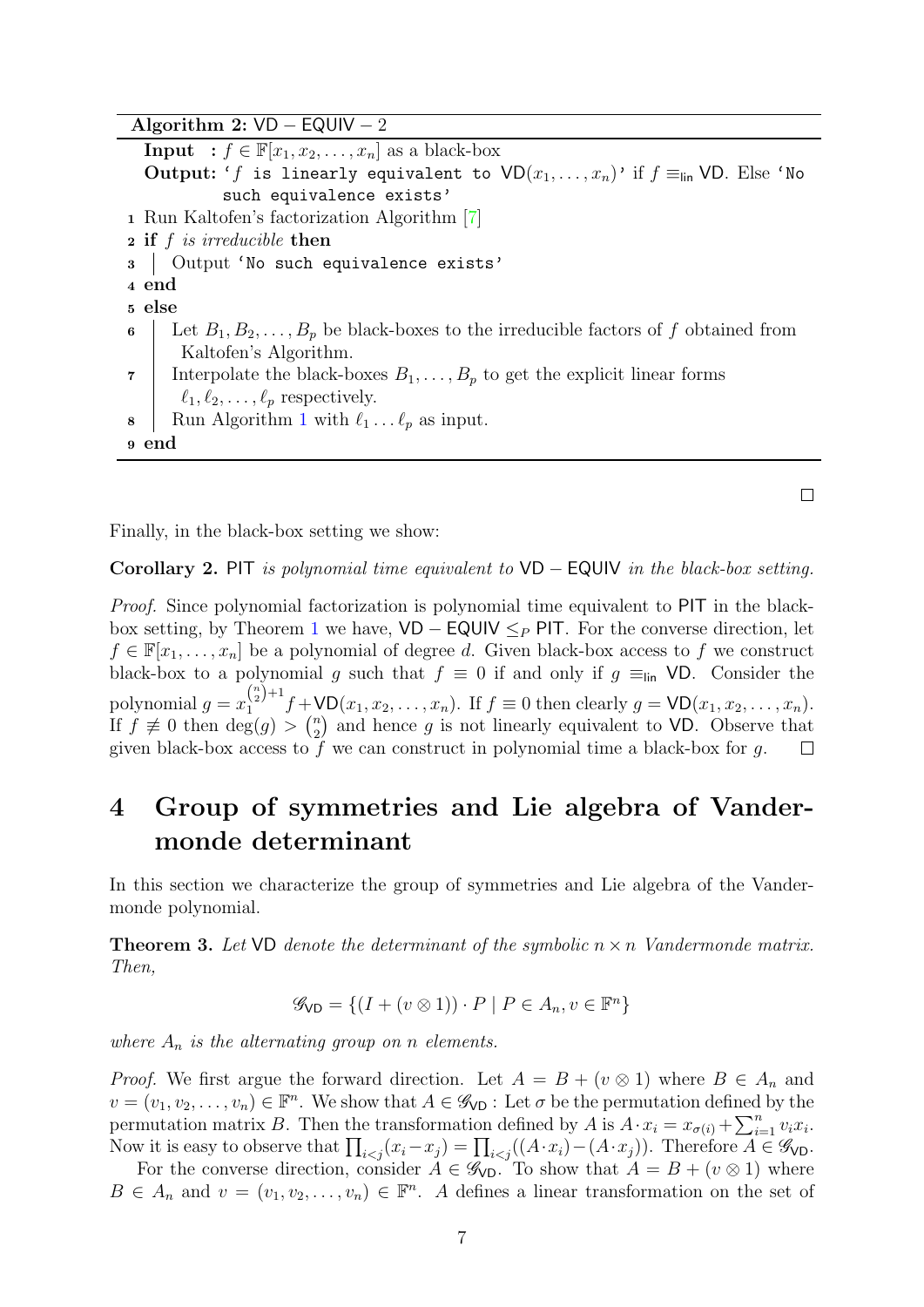variables  $\{x_1, x_2, \ldots, x_n\}$  and let  $\ell_i = A \cdot x_i$ . We have  $\prod_{i < j} (x_i - x_j) = \prod_{i < j} (\ell_i - \ell_j)$ . By unique factorization of polynomials, we have that there exists a bijection  $\sigma : \{(i, j) \mid i <$  $j\} \rightarrow \{(i,j) \mid i < j\}$  such that  $\sigma(i,j) = (i',j')$  iff  $\ell_i - \ell_j = x_{i'} - x_{j'}$ .

We now show that the  $\sigma$  is induced by a permutation  $\pi \in S_n$ :

<span id="page-7-0"></span>**Claim 3.1.** Let  $\sigma$  be as defined above. Then there exists a permutation  $\pi$  of  $\{1, \ldots, n\}$ such that  $\sigma(i, j) = (\pi(i), \pi(j)).$ 

**Proof of Claim [3.1](#page-7-0)** : Let G be a complete graph on n vertices such that edge  $(i, j)$  is labelled by  $(\ell_i - \ell_j)$  for  $i < j$ . Let H be the complete graph on n vertices with the edge  $(i, j)$  labelled by  $(x_i - x_j)$  for  $i < j$ . Now  $\sigma$  can be viewed as a bijection from  $E(G)$  to  $E(H)$ . It is enough to argue that for any  $1 \leq i \leq n$ ,

<span id="page-7-1"></span>
$$
\sigma(\{(1,i), (2,i), \ldots, (i-1,i), (i,i+1), \ldots, (i,n)\}) = \{(1,k_i), (2,k_i), \ldots, (k_i-1,k_i), (k_i,k_i+1), \ldots, (k_i,n)\}
$$
\n
$$
(4)
$$

for some unique  $k_i \in [n]$ . Then  $\pi : i \mapsto k_i$  is the required permutation.

For the sake of contradiction, suppose that [\(4\)](#page-7-1) is not satisfied for some  $i \in [n]$ . Then there are distinct  $j, k, m \in [n]$  such that the edges  $\{(i, j), (i, k), (i, m)\}\$ in G under  $\sigma$  map to edges in  $\{(\alpha, \beta),(\gamma, \delta),(\eta, \kappa)\}\$ in H where the edges  $(\alpha, \beta),(\gamma, \delta)$  and  $(\eta, \kappa)$  do not form a star in H. Note that  $\alpha, \beta, \gamma, \delta, \eta, \kappa$  need not be distinct. Various possibilities for the vertices  $\alpha, \beta, \gamma, \delta, \eta, \kappa$  and the corresponding vertex-edge incidences in H are depicted in the Figure [1.](#page-7-2) Observe that in the figure the edges are labelled with a  $\pm$  sign to denote that based on whether  $i < j$  or  $j < i$  one of + or − is chosen.



In  $G$  In  $H$ 

<span id="page-7-2"></span>Figure 1: The map  $\sigma$  on vertex i in G

Recall that we have,

<span id="page-7-3"></span>
$$
\forall i < j \quad |\mathsf{var}(\ell_i - \ell_j)| = 2. \tag{5}
$$

We denote by P the edges  $\{(i, j), (i, k), (i, m)\}\$ in G. Consider the following two cases :

**Case 1**: P in G maps to one of  $(a)$ ,  $(b)$  or  $(c)$  in H under  $\sigma$  (see Figure [1\)](#page-7-2). In each of the possibilities, it can be seen that there exist linear forms  $\ell'$  and  $\ell''$  in  $\{\ell_i, \ell_j, \ell_k, \ell_m\}$  such that  $|\text{var}(\pm(\ell'-\ell''))|=4$  which is a contradiction to Equation [5.](#page-7-3)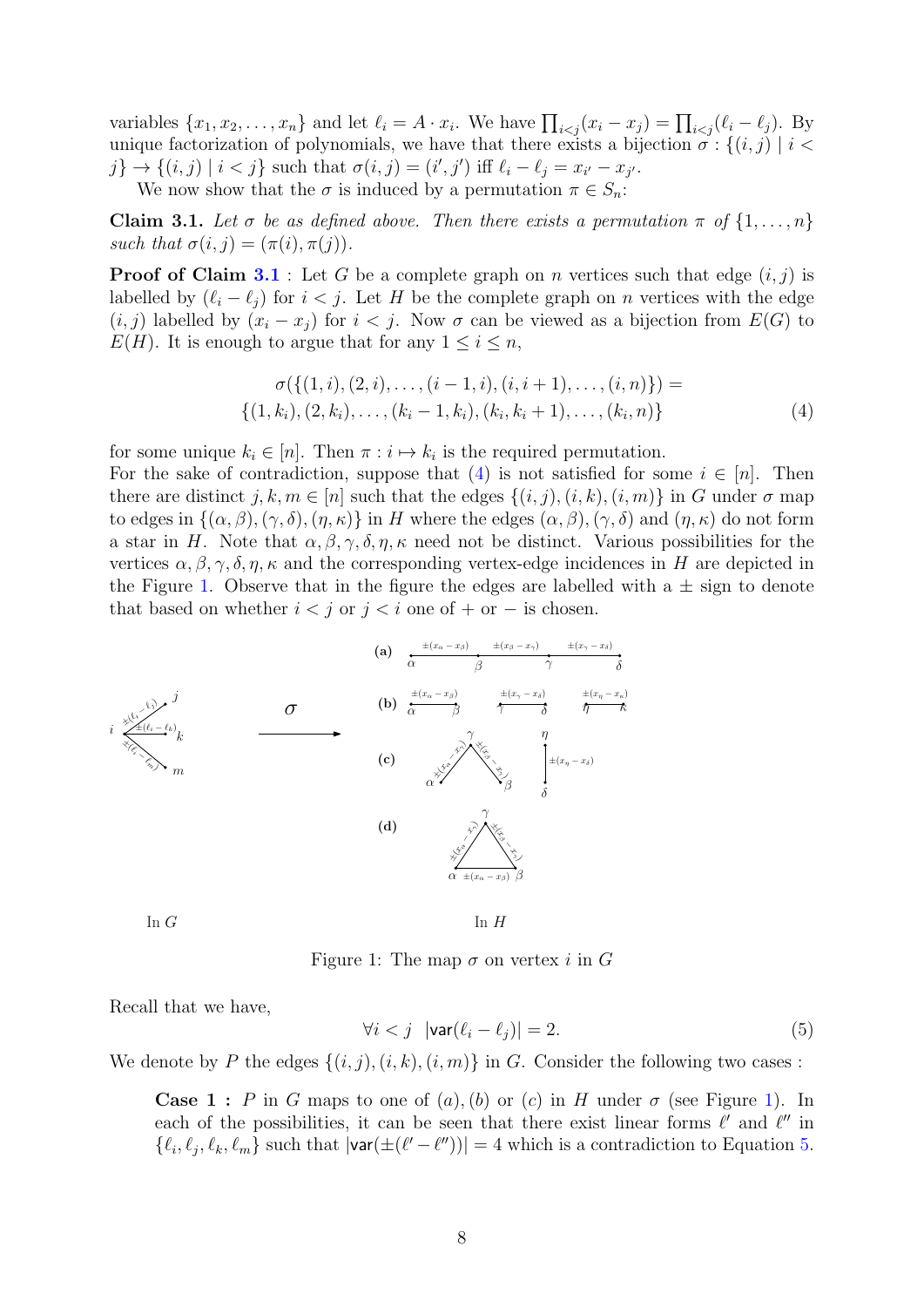**Case 2**: P in G maps to (d) in H under  $\sigma$  (see Figure [1\)](#page-7-2). Without loss of generality suppose  $\sigma(i, j) = (\alpha, \beta), \sigma(i, k) = (\alpha, \gamma)$  and  $\sigma(i, m) = (\beta, \gamma)$ . Recall that  $\sigma(i,j) = (i',j')$  if and only if  $\ell_i - \ell_j = x_{i'} - x_{j'}$ . Then we get  $\ell_j - \ell_k = x_{\beta} - x_{\gamma}$ by the definition of  $\sigma$ . Therefore, we have  $\sigma(j,k) = (\beta, \gamma) = \sigma(i,m)$  which is a contradiction since  $\sigma$  is a bijection.

Therefore, for all  $1 \leq i \leq n$ , Equation [4](#page-7-1) is satisfied and there exists a permutation  $\pi$  such that  $\sigma(i, i) = (\pi(i), \pi(i))$ . that  $\sigma(i, j) = (\pi(i), \pi(j)).$ 

Let  $P_{\pi}$  be the permutation matrix corresponding to the permutation  $\pi$  obtained from the claim above. To complete the proof, we need to show that  $A = P_{\pi} + (v \otimes 1)$  for  $v \in \mathbb{F}^n$ . Let

$$
\ell_1 = a_{11}x_1 + a_{12}x_2 + \dots + a_{1n}x_n
$$
  
\n
$$
\ell_2 = a_{21}x_1 + a_{22}x_2 + \dots + a_{2n}x_n
$$
  
\n
$$
\vdots
$$
  
\n
$$
\ell_n = a_{n1}x_1 + a_{n2}x_2 + \dots + a_{nn}x_n
$$

Now suppose  $\pi$  is the identity permutation, i.e.,  $\sigma(i, j) = (i, j)$  for all  $i < j$ , therefore  $\ell_1 - \ell_2 = x_1 - x_2, \ell_1 - \ell_2 = x_1 - x_2, \ldots, \ell_1 - \ell_n = x_1 - x_n$ . Now, we have the following system of linear equations

$$
a_{11} - a_{21} = 1, a_{12} - a_{22} = -1, a_{13} - a_{23} = 0, a_{14} - a_{24} = 0, \dots, a_{1n} - a_{2n} = 0
$$
  
\n
$$
a_{11} - a_{31} = 1, a_{12} - a_{32} = 0, a_{13} - a_{33} = -1, a_{14} - a_{34} = 0, \dots, a_{1n} - a_{3n} = 0
$$
  
\n
$$
\vdots
$$
  
\n
$$
a_{11} - a_{n1} = 1, a_{12} - a_{n2} = 0, a_{13} - a_{n3} = 0, a_{14} - a_{n4} = 0, \dots, a_{1n} - a_{nn} = -1.
$$

From the equations above, it follows that when  $\pi$  is the identity permutation,  $A-I = v \otimes 1$ for some  $v \in \mathbb{F}^n$  where 1 is the vector with all entries as 1. When  $\pi$  is not identity, it follows from the above arguments that  $\pi^{-1}A = I + v \otimes 1$  for some  $v \in \mathbb{F}^n$ . Since  $VD((I + v \otimes 1)X) = VD(X)$ , we conclude that  $\pi \in A_n$ .  $\Box$ 

Now we show that Vandermonde polynomial are characterized by its group of symmetry  $\mathscr{G}_{\text{VD}}$ .

**Lemma 1.** Let  $f \in \mathbb{F}[x_1, \ldots, x_n]$  be a homogeneous polynomial of degree  $\binom{n}{2}$  $\binom{n}{2}$ . If  $\mathscr{G}_f = \mathscr{G}_{\text{VD}}$ then  $f(x_1, \ldots, x_n) = \alpha \cdot \text{VD}(x_1, \ldots, x_n)$  for some  $\alpha \in \mathbb{F}$ .

Proof. Let  $f \in \mathbb{F}[x_1, \ldots, x_n]$ . Since  $\mathscr{G}_f = \mathscr{G}_{\text{VD}} = \{ (I + (v \otimes 1)) \cdot P \mid P \in A_n, v \in \mathbb{F}^n \},\$  $\mathscr{G}_f \cap S_n = A_n$ . Hence f is an alternating polynomial. By the fundamental theorem of alter-nating polynomials [\[4,](#page-14-10) [11\]](#page-14-0), there exists a symmetric polynomial  $g \in \mathbb{F}[x_1, \ldots, x_n]$  such that  $f(x_1, ..., x_n) = g(x_1, ..., x_n) \cdot \text{VD}(x_1, ..., x_n)$ . Since  $\deg(f) = {n \choose 2}$  $x_2^n$  = deg(VD( $x_1, ..., x_n$ )),  $q = \alpha$  for some  $\alpha \in \mathbb{F}$ .  $\Box$ 

Using the description of  $\mathscr{G}_{VD}$  above, we now describe the Lie algebra of  $\mathscr{G}_{VD}$ .

<span id="page-8-0"></span>**Lemma 2.** We have  $\mathfrak{g}_{\text{VD}} = \{v \otimes 1 \mid v \in \mathbb{F}^n\}.$ 

Proof. We have

$$
A \in \mathfrak{g}_{\mathsf{VD}} \iff \prod_{i > j} (x_i - x_j + \epsilon(A(x_i) - A(x_j))) = \prod_{i > j} (x_i - x_j)
$$
\n
$$
\iff A(x_i) = A(x_j) \quad \forall i \neq j
$$
\n
$$
\iff A = v \otimes 1 \quad \text{for some } v \in \mathbb{F}^n.
$$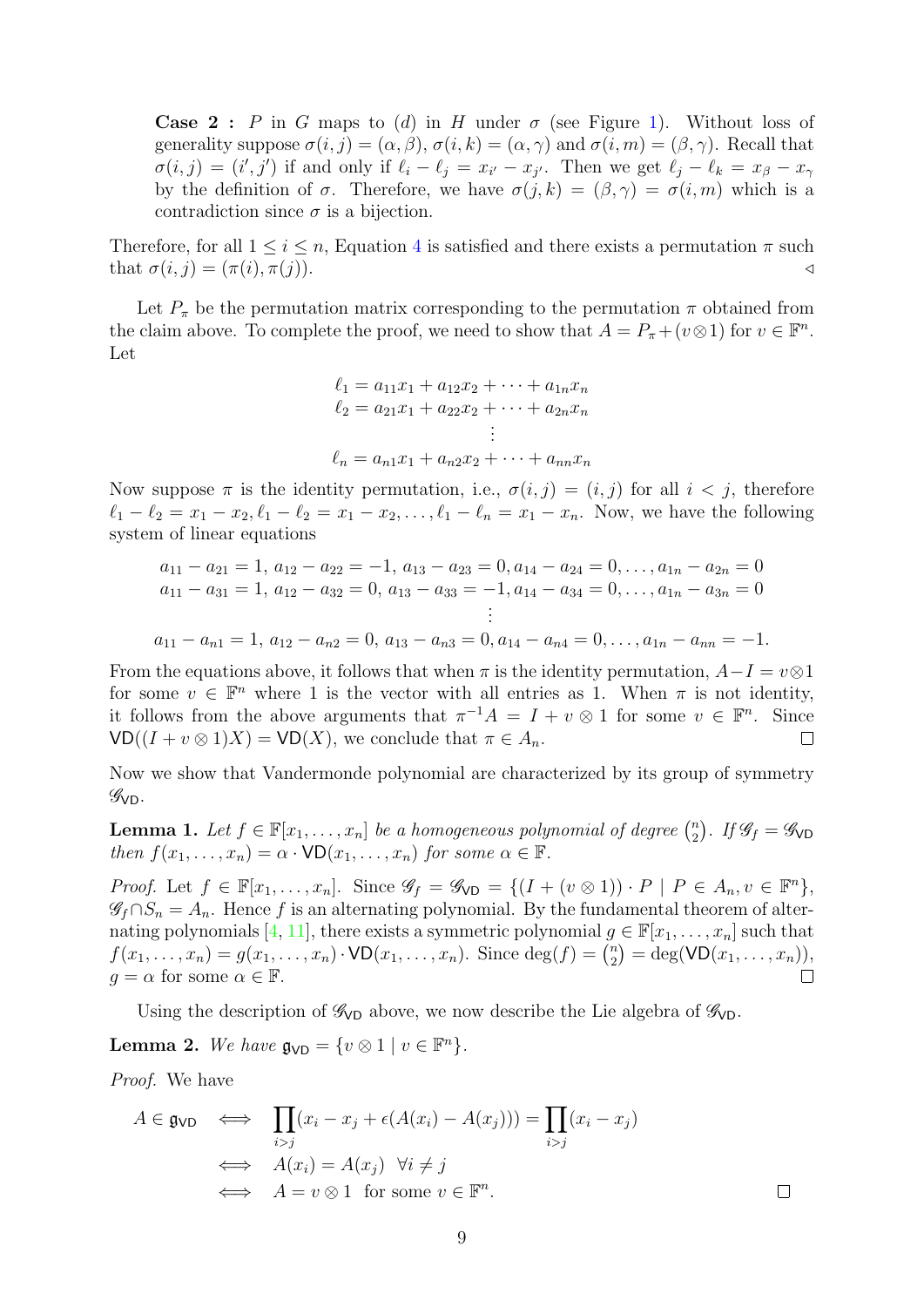**Definition 4.** (Simple Lie Algebra). A lie algebra **g** is said to be simple if it is a nonabelian lie algebra whose only ideals are {0} and g itself.

Corollary 3.  $\mathfrak{g}_{\mathsf{VD}} = \{v \otimes 1 \mid v \in \mathbb{F}^n\}$  is a simple Lie Algebra.

*Proof.* Let  $\mathfrak{g} = \mathfrak{g}_{\text{VD}}$ . Suppose, let  $I \subseteq \mathfrak{g}$  such that  $I \neq \{0\}$  and  $I \neq \mathfrak{g}$ . Define the Lie bracket

$$
[\mathfrak{g}, I] = \{ [A, B] \mid A \in \mathfrak{g}, B \in I \} = \{ AB - BA \mid A \in \mathfrak{g}, B \in I \} \subseteq I
$$

Observe that  $\{e_1 \otimes 1, e_2 \otimes 1, \ldots, e_n \otimes 1\}$  is a basis for  $[\mathfrak{g}, I]$ . Since  $[\mathfrak{g}, I] \subseteq I$  we have  $n = dim([\mathfrak{g}, I]) \le dim(I)$ . Also  $I \subseteq \mathfrak{g}$  implies that  $dim(I) \le dim(\mathfrak{g}) = n$ . Hence  $dim(I) = n$ . As I is a subspace of the vector space  $\mathfrak{g}$ , and the  $dim(I) = dim(\mathfrak{g})$  we have  $I = \mathfrak{g}$ .  $\Box$ 

#### <span id="page-9-0"></span>5 Models of Computation

In this section we study polynomials that can be represented as projections of Vandermonde polynomials. Recall the definitions of the classes  $VD, VD_{proj}, VD_{homo}$  and  $VD_{aff}$ from Section [2.](#page-2-0) For any arithmetic model of computation, universality and closure under addition and multiplication are among the most fundamental and necessary properties to be investigated. Here, we study these properties for projections of the Vandermonde polynomial and their sums. Most of the proofs follow from elementary arguments and can be found in the Appendix.

By definition,  $VD$ ,  $VD_{\text{proi}}$ ,  $VD_{\text{homo}} \subseteq VD_{\text{aff}}$ . Also, any polynomial with at least one irreducible non-linear factor cannot be written as a projection of VD. As expected, we observe that there are products of linear forms that cannot cannot be written as a projection of VD.

#### <span id="page-9-1"></span>Lemma 3. Let  $(x_1 - y_1)(x_2 - y_2) \notin \mathsf{VD}_{\mathsf{aff}}$ .

*Proof.* Suppose  $f \in \mathsf{VD}_{\mathsf{aff}}$ , then there are affine linear forms  $\ell_1, \ldots, \ell_n$  such that  $(x_1$  $y_1(x_1-y_2) = \prod_{1 \leq i < j \leq n} (\ell_i - \ell_j)$ . Clearly, only two factors of  $\prod_{1 \leq i < j \leq n} (\ell_i - \ell_j)$  are non constant polynomials. Without loss of generality, let  $\ell_i - \ell_j = x_1 - y_1$  and  $\ell_{i'} - \ell_{j'} = x_2 - y_2$ . Then, we must have  $\ell_{i'} - \ell_i$ ,  $\ell_{j'} - \ell_j$ ,  $\ell_{i'} - \ell_j$  and  $\ell_{j'} - \ell_i$  as constant polynomials, as they are factors of  $VD(\ell_1, \ldots, \ell_n)$  and hence  $\ell_{i'} - \ell_{j'} = \ell_{i'} - \ell_i - (\ell_{j'} - \ell_i)$  is a constant, which is a contradiction.

**Lemma 4.** The classes  $VD$ ,  $VD_{proj}$ ,  $VD_{hom}$  and  $VD_{aff}$  are not closed under addition and multiplication.

Proof. Since sum of any two variable disjoint polynomials is irreducible, it is clear that VD, VD<sub>proj</sub>, VD<sub>hom</sub> and VD<sub>aff</sub> are not closed under addition. For multiplication, take  $f_1 =$  $x_1-y_1$ , and  $f_1 = x_2-y_2$ . By Lemma [3,](#page-9-1)  $f_1f_2 \notin \mathsf{VD}_{\mathsf{aff}}$  and hence  $f_1f_2 \notin \mathsf{VD} \cup \mathsf{VD}_{\mathsf{proj}} \cup \mathsf{VD}_{\text{hom}}$ . Since  $f_1, f_2 \in \text{VD} \cap \text{VD}_{\text{proj}} \cap \text{VD}_{\text{hom}} \cap \text{VD}_{\text{aff}}$ , we have that  $\text{VD}, \text{VD}_{\text{proj}}, \text{VD}_{\text{hom}}$  and  $\text{VD}_{\text{aff}}$  are not closed under multiplication. not closed under multiplication.

It can also be seen that the classes of polynomials  $VD, VD_{\text{proi}}, VD_{\text{hom}}$  and  $VD_{\text{aff}}$  are properly separated from each other:

**Lemma 5.** (1)  $VD_{proj} \subsetneq VD_{aff}$  and  $VD_{homo} \subsetneq VD_{aff}$ .

(2)  $VD_{proj} \not\subset VD_{homo}$  and  $VD_{homo} \not\subset VD_{proj}$ .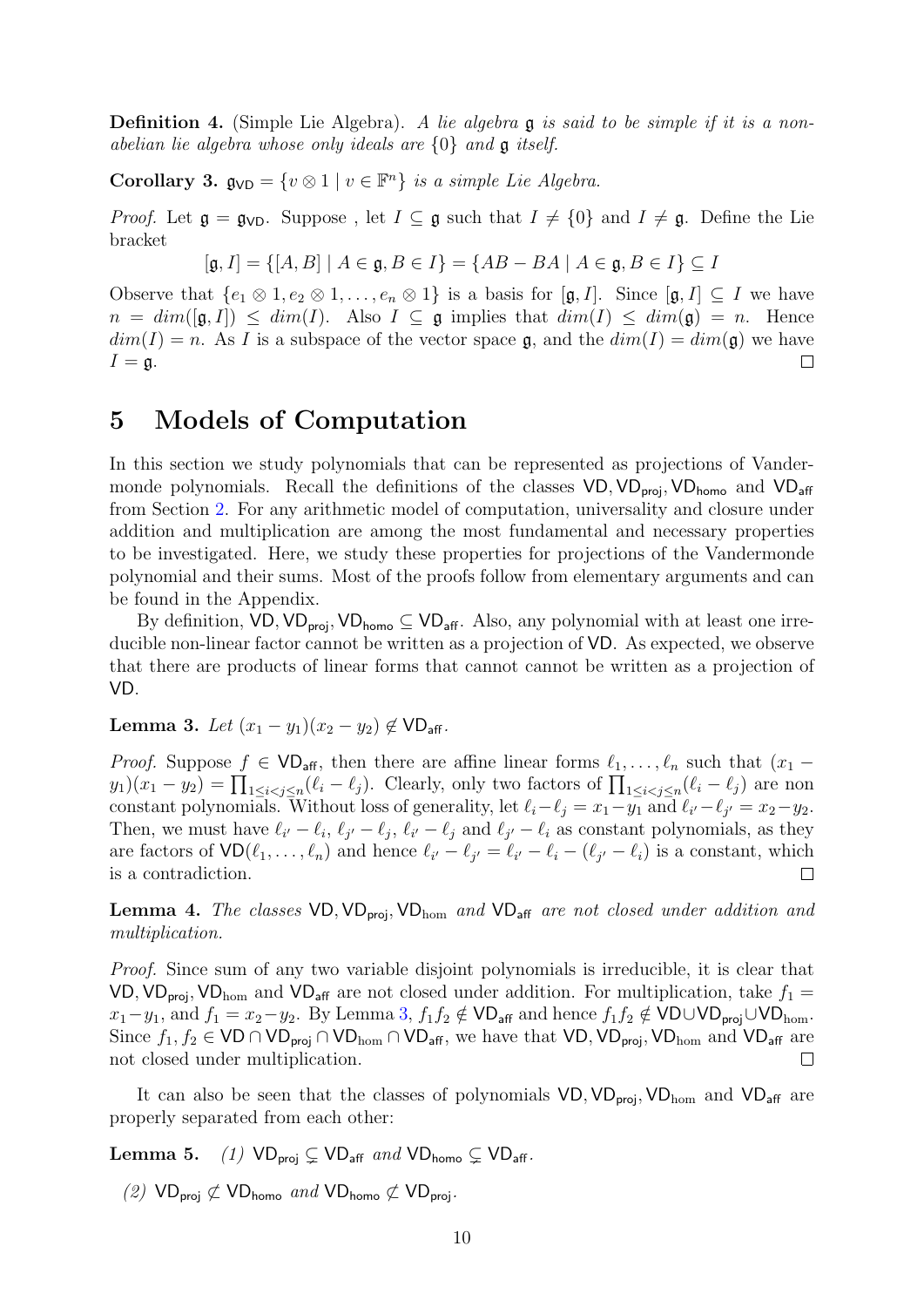*Proof.* •  $VD_{proj}$  ⊊  $VD_{aff}$ : Let  $f = (x_1-y_1)+(x_2-y_2)$ . Then  $f = det \begin{bmatrix} 1 & 1 \\ y_2 - x_2 & x_1 - y_2 \end{bmatrix}$  $y_2 - x_2$   $x_1 - y_1$ 1 By comparing factors it can be seen that  $(x_1 - y_1) + (x_2 - y_2) \notin \mathsf{VD}_{\text{proj}}$ 

.

- VD<sub>homo</sub>  $\subsetneq$  VD<sub>aff</sub> : Let  $f = x_1 + x_2 2$ . Then  $f = \det \begin{bmatrix} 1 & 1 \\ x_2 1 & x_1 \end{bmatrix}$  $x_2 - 1$   $x_1 - 1$ 1 . Suppose  $f \in \mathsf{VD}_{\mathsf{homo}}$ , then there exists an  $n \times n$  Vandermonde matrix  $M'$  such that  $f \leq_{\text{homo}} \det(M')$ . In other words,  $x_1 + x_2 - 2 = \prod_{i < j} i_{i,j \in [n]} (\ell_j - \ell_i)$ , where  $\ell_i$ 's are homogeneous linear forms which is impossible since  $x_1 + x_2 - 2$  is non-homogeneous.
- VD<sub>homo</sub>  $\subsetneq$  VD<sub>proj</sub>: Let  $f = (x_1-1)(x_1-2)$ . Observe that  $f \in \text{VD}_{\text{proj}}$ . However, since VD<sub>homo</sub> consists only of polynomials with homogeneous linear factors,  $f \notin \mathsf{VD}_{\mathsf{homo}}$ .
- VD<sub>proj</sub>  $\subsetneq$  VD<sub>homo</sub>: Let  $f = (x_1 y_1) + (x_2 y_2)$ . For  $M = \begin{bmatrix} 1 & 1 \\ y_2 x_2 & x_1 \end{bmatrix}$  $y_2 - x_2 \quad x_1 - y_1$ 1 , we have det(M) ∈ VD<sub>homo</sub> and  $f = det(M)$ . It can be seen that  $(x_1 - y_1)$  $VD_{proj.}$

#### Sum of projections of Vandermonde polynomials

In this section, we consider polynomials that can be expressed as sum of projections of Vandermonde polynomials.

**Definition 5.** For a class C of polynomials, let  $\Sigma \cdot C$  be defined as

$$
\Sigma \cdot C = \left\{ f \mid \begin{matrix} f = (f_n)_{n \geq 0} & \text{where } \forall n \geq 0 \ \ \exists \ g_1, g_2, \dots, g_s \in C, \alpha_1, \dots, \alpha_s \in \mathbb{F} \\ \text{such that } f = \alpha_1 g_1 + \alpha_2 g_2 + \dots + \alpha_s g_s, s = n^{O(1)} \end{matrix} \right\}.
$$

Lemma 6.  $x_1 \cdot x_2 \notin \Sigma \cdot \text{VD}.$ 

*Proof.* Suppose there exists  $g_1, g_2, \ldots, g_s \in \text{VD}$ . Note that for every i, either  $\deg(g_i) \leq 1$ or deg $(g_i) \geq 3$ . Since deg $(g) = 2$ , it is impossible that  $x_1x_2 = g_1 + \cdots + g_s$  for any  $s > 0$ .  $s \geq 0$ .

**Lemma 7.** The class  $\Sigma \cdot \mathsf{VD}$  is closed under addition but not under multiplication.

- (i) If  $f_1, f_2 \in \Sigma \cdot \text{VD}$  then  $f_1 + f_2 \in \Sigma \cdot \text{VD}$ .
- (ii) There exists  $f_1, f_2 \in \Sigma \cdot \text{VD}$  such that  $f_1 \cdot f_2 \notin \Sigma \cdot \text{VD}$

Proof. (i) Closure under addition follows by definition.

(ii) Let  $f_1 = x_1 - y_1$  and  $f_2 = x_2 - y_2$ , clearly  $f_1, f_2 \in \Sigma \cdot \text{VD}$ . since for any  $g \in \text{VD}$ ,  $\text{deg}(g) \neq 2$ , one can conclude that  $f_1 f_2 \notin \Sigma \cdot \text{VD}$ .  $deg(g) \neq 2$ , one can conclude that  $f_1f_2 \notin \Sigma \cdot \text{VD}$ .

We now consider polynomials in the class  $\Sigma V D_{\text{proj}}$ . Any univariate polynomial f of degree d can be computed by depth-2 circuits of size  $\text{poly}(d)$ . However there are univariate polynomials not in  $VD_{\text{aff}}$  which is a subclass of depth 2 circuits (Consider any univariate polynomial irreducible over  $\mathbb{F}$ ). Here, we show that the class of all univariate polynomials can be computed efficiently by circuits in  $\Sigma VD_{\text{proj}}$ .

<span id="page-10-0"></span>**Lemma 8.** Let  $f = a_0 + a_1x + a_2x^2 + \cdots + a_dx^d$  be a univariate polynomial of degree d. Then there are  $g_i \in \text{VD}_{\text{proj}}, 1 \leq i \leq s \leq O(d^2)$  for some  $\alpha_i \in \mathbb{F}$  such that  $f = g_1 + \cdots + g_s$ .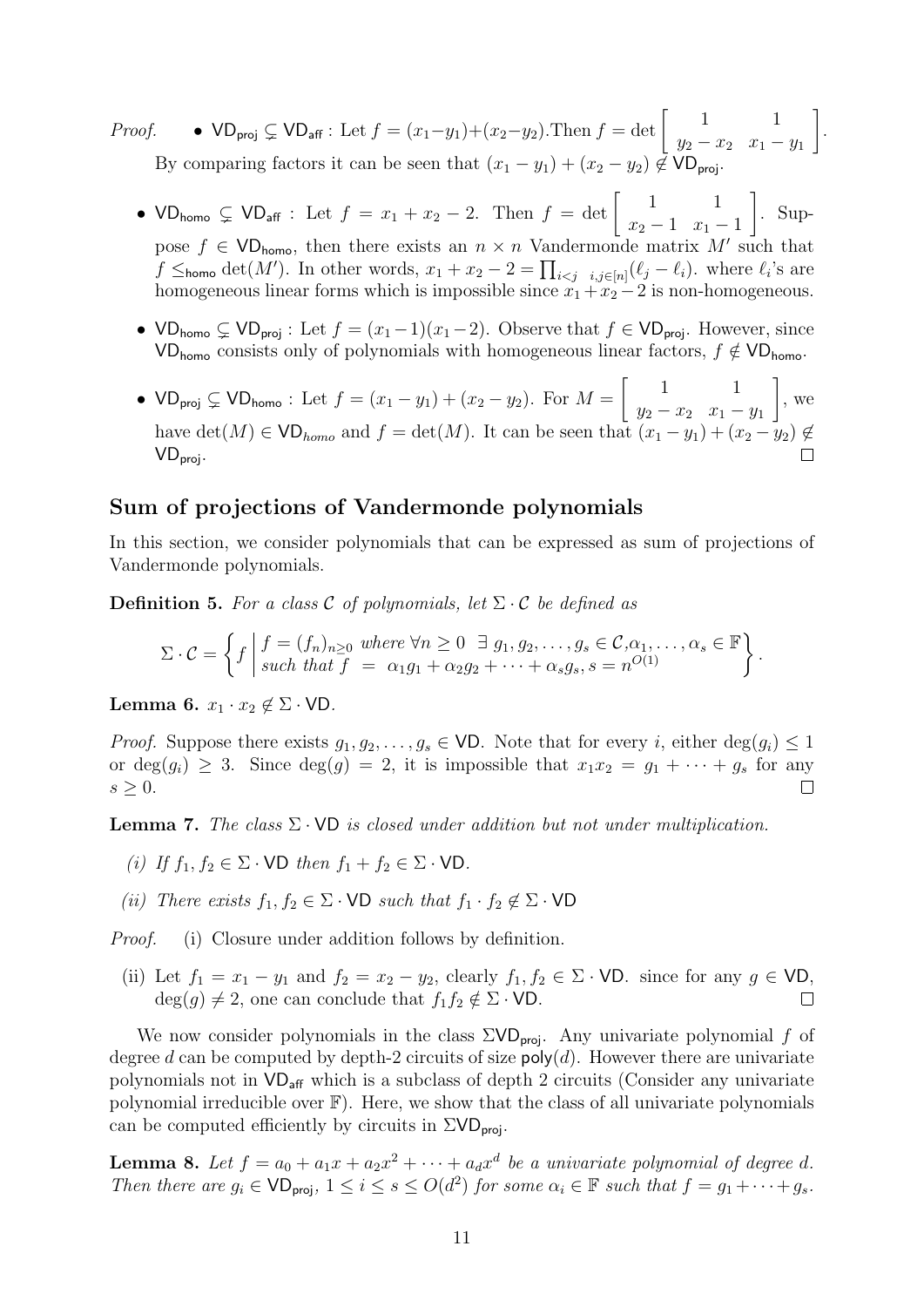*Proof.* Consider the  $(d+1) \times (d+1)$  Vandermonde matrix  $M_0$ ,

<span id="page-11-2"></span>
$$
M_0 = \left[\begin{array}{ccccc} 1 & 1 & 1 & 1 & 1 \\ x & \beta_1 & \cdots & \cdots & \beta_{d-1} \\ x^2 & \beta_1^2 & \cdots & \cdots & \beta_{d-1}^2 \\ \vdots & \vdots & \vdots & \vdots & \vdots \\ x^{d-1} & \beta_1^{d-1} & \cdots & \cdots & \beta_{d-1}^{d-1} \\ x^d & \beta_1^d & \cdots & \cdots & \beta_{d-1}^{d} \end{array}\right]
$$

Let  $g_0 = \det(M_0) = \gamma_{00} + \gamma_{01}x + \gamma_{02}x^2 + \cdots + \gamma_{0,d-1}x^{d-1} + \gamma_{0d}x^d$  where  $\gamma_{00}, \ldots, \gamma_{0d} \in \mathbb{F}$ and  $\gamma_{0d} \neq 0$ . Note that  $g_0 \in \mathsf{VD}_{\mathsf{proj}}$ . Setting  $\alpha_0 = \frac{a_d}{\gamma_{0d}}$  $\frac{a_d}{\gamma_{0d}}$  we get  $\alpha_0 f_0 = a_d x^d + \frac{a_d \gamma_{0,d-1}}{\gamma_{0d}}$  $\frac{\gamma_{0,d-1}}{\gamma_{0d}}x^{d-1} +$  $\cdots + \frac{a_d \gamma_{01}}{\gamma_{0d}}$  $\frac{d\gamma_{01}}{\gamma_{0d}}x + \frac{a_d\gamma_{00}}{\gamma_{0d}}$  $\frac{d^{2000}}{d^{200}}$ . Now, let  $M_1$  be the  $d \times d$  Vandermonde matrix,

$$
M_1 = \left[ \begin{array}{ccccc} 1 & 1 & 1 & 1 & 1 \\ x & \beta_1 & \cdots & \cdots & \beta_{d-1} \\ x^2 & \beta_1^2 & \cdots & \cdots & \beta_{d-1}^2 \\ \vdots & \vdots & \vdots & \vdots & \vdots \\ x^{d-1} & \beta_1^{d-1} & \cdots & \cdots & \beta_{d-1}^{d-1} \end{array} \right]
$$

Then

$$
g_1 = \det(M_1) = \gamma_{10} + \gamma_{11}x + \gamma_{12}x^2 + \cdots + \gamma_{1,d-1}x^{d-1}.
$$

where  $\gamma_{10}, \ldots, \gamma_{1d} \in \mathbb{F}$ . Observe that  $x^d$  is not a monomial in  $\alpha_1 g_1$ . Set  $\alpha_1 = \frac{a_{d-1}}{\gamma_{1,d-1}}$ where  $\gamma_{10}, \ldots, \gamma_{1d} \in \mathbb{F}$ . Observe that  $x^*$  is not a monomial in  $\alpha_1 g_1$ . Set  $\alpha_1 = \frac{x^d - 1}{\gamma_{1,d-1}}$  $\frac{\gamma_{0,d-1}}{\gamma_{0d}}$ . Then  $\alpha_1 g_1 = a_{d-1} x^{d-1} + \cdots + \frac{a_d \gamma_{0d}}{\gamma_{0d}}$  $\frac{d\gamma_{01}}{\gamma_{0d}}x + \frac{a_d\gamma_{00}}{\gamma_{0d}}$  $\frac{d^{2000}}{d^{20d}}$ . Extending this approach : Let  $M_i$ be a  $(d - (i - 1)) \times (d - (i - 1))$  Vandermonde matrix,

$$
M_i = \begin{bmatrix} 1 & 1 & 1 & 1 & 1 \\ x & \beta_1 & \cdots & \cdots & \beta_{d-i} \\ x^2 & \beta_1^2 & \cdots & \cdots & \beta_{d-i}^2 \\ \vdots & \vdots & \vdots & \vdots & \vdots \\ x^{d-i} & \beta_1^{d-i} & \cdots & \cdots & \beta_{d-i}^{d-i} \end{bmatrix}
$$

Now observe that by setting  $\alpha_i = \frac{a_{d-i}}{2a}$  $\frac{a_{d-i}}{\gamma_{i,d-i}} - (\alpha_0 \gamma_{0,d-i} + \alpha_1 \gamma_{1,d-i} + \cdots + \alpha_{i-1} \gamma_{i-1,d-i})$  we ensure that  $\sum_{j=0}^{i} \alpha_j g_j$  does not contain any term of the form  $x^p$  for  $d-i \leq p \leq d-1$ . Thus  $\sum_{k=0}^{d} \alpha_k g_k = a_d x^d$ . Hence to compute  $a_d x^d$  we require d summands. Then, using  $O(d^2)$ summands  $f$  can be obtained.  $\Box$ 

Recall that the *n*-variate power symmetric polynomial of degree d is defined as  $Pow_{n,d}$  =  $x_1^d + x_2^d + \cdots + x_n^d$ . From the arguments in Lemma [8,](#page-10-0) it follows that  $\mathsf{Pow}_{n,d}$  can be expressed by polynomial size circuits in  $\Sigma \cdot \mathsf{VD}_{\mathsf{proj}}$ .

<span id="page-11-0"></span>**Corollary 4.** There are polynomials  $f_i \in \text{VD}_{\text{proj}} 1 \leq i \leq nd$  such that  $\text{Pow}_{n,d} = \sum_{i=1}^{s} \alpha_i f_i$ .

Now, to argue that  $VD_{\text{homo}}$  and  $VD_{\text{aff}}$  are universal, we need the following:

<span id="page-11-1"></span>**Lemma 9** ([\[3\]](#page-14-11)). Over any infinite field containing the set of integers, there exists  $2^d$ homogeneous linear forms  $L_1, \ldots, L_{2^d}$  such that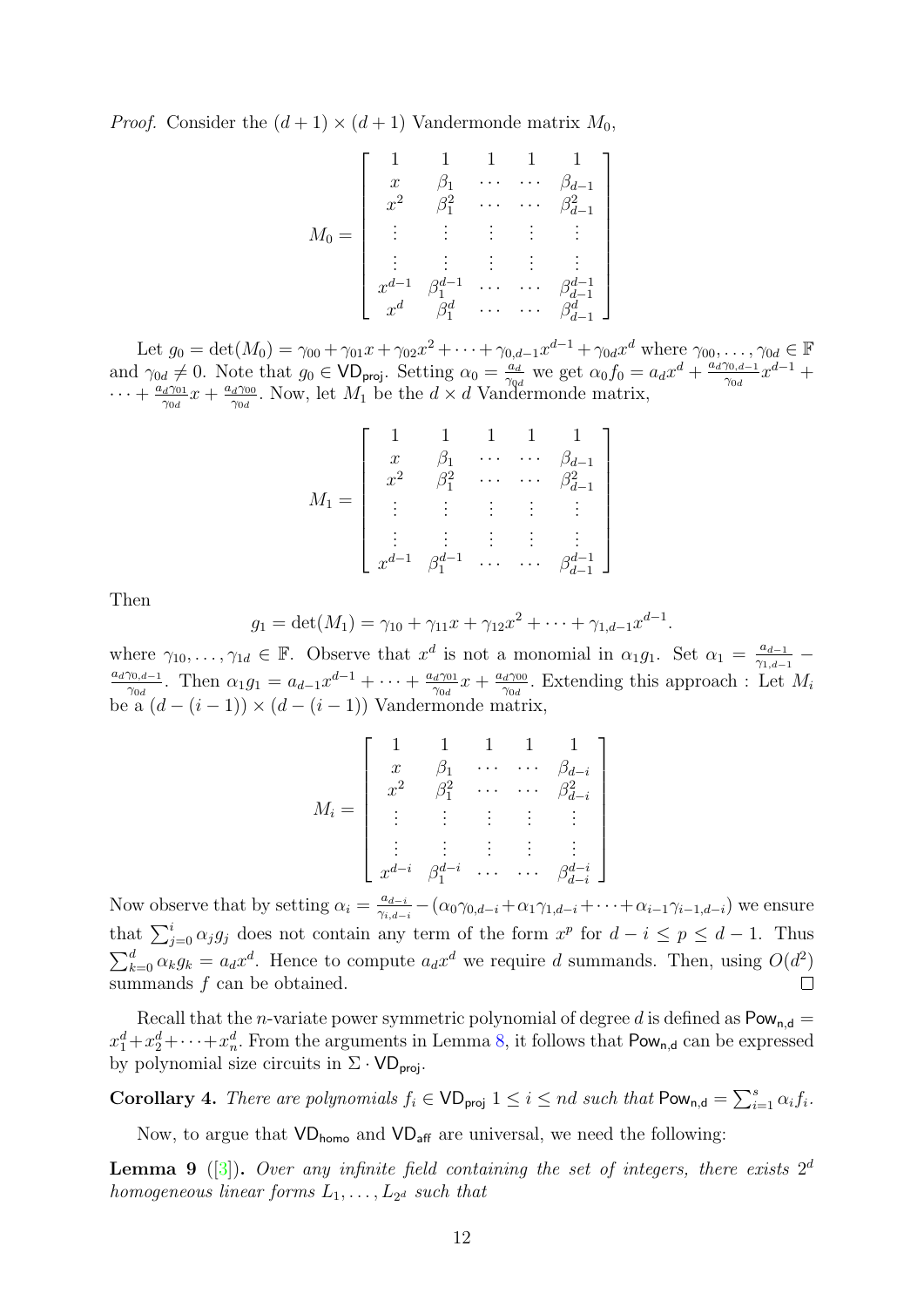$$
\prod_{i=1}^{d} x_i = \sum_{i=1}^{2^d} L_i^d
$$

Combining with Corollary [4](#page-11-0) with Lemma [9](#page-11-1) we establish the universality of the classes  $\Sigma \cdot \text{VD}_{\text{homo}}$  and  $\Sigma \cdot \text{VD}_{\text{aff}}$ .

**Lemma 10.** The classes  $\Sigma \cdot \text{VD}_{\text{homo}}$  and  $\Sigma \cdot \text{VD}_{\text{aff}}$  are universal.

Also, in the following, we note that  $VD_{\text{aff}}$  is more powerful than depth three  $\Sigma \wedge \Sigma$ circuits:

Lemma 11. poly – size  $\Sigma \wedge \Sigma \subsetneq$  poly–size  $\Sigma \cdot \text{VD}_{\text{aff}}$ .

*Proof.* Let  $f \in \Sigma \wedge \Sigma$ . Then  $f = \sum_{i=1}^{s}$  $\ell_i^d$ . Then for any  $k \geq 1$ ,  $\dim \partial^{=k}(f) \leq s$ . Now, for  $i=1$ any  $1 \leq k \leq n/2$  we have  $\dim \partial^{=k}(\text{VD}) \geq {n \choose k}$  $\binom{n}{k}$ . Therefore, if  $f = \text{VD}$  we have  $s = 2^{\Omega(n)}$  by setting  $k = n/2$ . Hence poly – size  $\Sigma \wedge \Sigma \subsetneq^{\infty}$  poly–size  $\Sigma \cdot \mathsf{VD}_{\mathsf{aff}}$ .  $\Box$ 

## A Lower Bound against  $\Sigma \cdot \text{VD}_{\text{proj}}$

Observe that  $\Sigma \cdot \text{VD}_{\text{proj}}$  is a subclass of non-homogeneous depth circuits of bottom fan-in 2, i.e.,  $\Sigma\Pi\Sigma^{[2]}$ . It is known that  $Sym_{2n,n}$  can be computed by non-homogeneous  $\Sigma\Pi\Sigma^{[2]}$ circuits of size  $O(n^2)$ . We show that any  $\Sigma \cdot \text{VD}_{\text{proj}}$  computing  $Sym_{n,n/2}$  requires a top fan-in of  $2^{\Omega(n)}$  and hence  $\Sigma \cdot \mathsf{VD}_{\textsf{proj}} \subsetneq \Sigma \Pi \Sigma^{[2]}$ . The lower bound is obtained by a variant of the evaluation dimension as a complexity measure for polynomials.

**Definition 6.** (Restricted Evaluation Dimension.) Let  $f \in \mathbb{F}[x_1, \ldots, x_n]$  and  $S = \{i_1, \ldots, i_k\} \subseteq$ [n]. Let  $\bar{a} = (a_{i_1}, a_{i_2}, \ldots, a_{i_k}) \in \{0, 1, *\}^k$  and  $f|_{S=\bar{a}}$  be the polynomial obtained by substituting for all  $i_j \in S$ ,

$$
x_{i_j} = \begin{cases} 1 & \text{if } a_{i_j} = 1 \\ 0 & \text{if } a_{i_j} = 0 \\ x_{i_j} & \text{if } a_{i_j} = * \end{cases}
$$

Let  $f|_S \stackrel{\text{def}}{=} \{f|_{S=\bar{a}} \mid \bar{a} \in \{0,1,*\}^k\}$ . The restricted evaluation dimension of f is defined as:

$$
\mathsf{RED}_{\mathsf{S}}(f) \stackrel{\mathsf{def}}{=} \dim(\mathbb{F}\text{-}\mathit{span}(f|_S))
$$

It is not hard to see that the measure  $RED<sub>S</sub>$  is sub-additive:

Lemma 12. For any  $f, g \in \mathbb{F}[x_1, x_2, \ldots, x_n]$ ,  $\mathsf{RED}_\mathsf{S}(f + g) \leq \mathsf{RED}_\mathsf{S}(f) + \mathsf{RED}_\mathsf{S}(g)$ .

In the following, we show that Vandermonde polynomials and their projections have low restricted evaluation dimension:

<span id="page-12-0"></span>**Lemma 13.** Let M be a  $m \times m$  Vandermonde matrix with entries from  $\{x_1, \ldots, x_n\} \cup \mathbb{F}$ and  $f = \det(M)$ . Then for any  $S \subset \{1 \ldots, n\}$  with  $|S| = k$ , we have  $\mathsf{REDs}(f) \leq (k+1)^2$ .

*Proof.* Without loss of generality suppose  $S = \{j_1, j_2, \ldots, j_k\} \subseteq [n]$  and  $|S| = k$ . Let  $T = \{x_{j_1}, x_{j_2}, \ldots, x_{j_k}\}$   $\cap$  var $(f) = \{i_1, i_2, \ldots, i_m\}$ . Observe that  $m \leq k$ . For a vector  $v \in \{0, 1, *\}^n$  and  $b \in \{0, 1\}$ , let  $\#_b(v)$  denote the number of occurrences of b in the vector v. Then, for any  $\bar{a} = (a_{j_1}, a_{j_2}, \dots, a_{j_k}) \in \{0, 1, *\}^k$ ,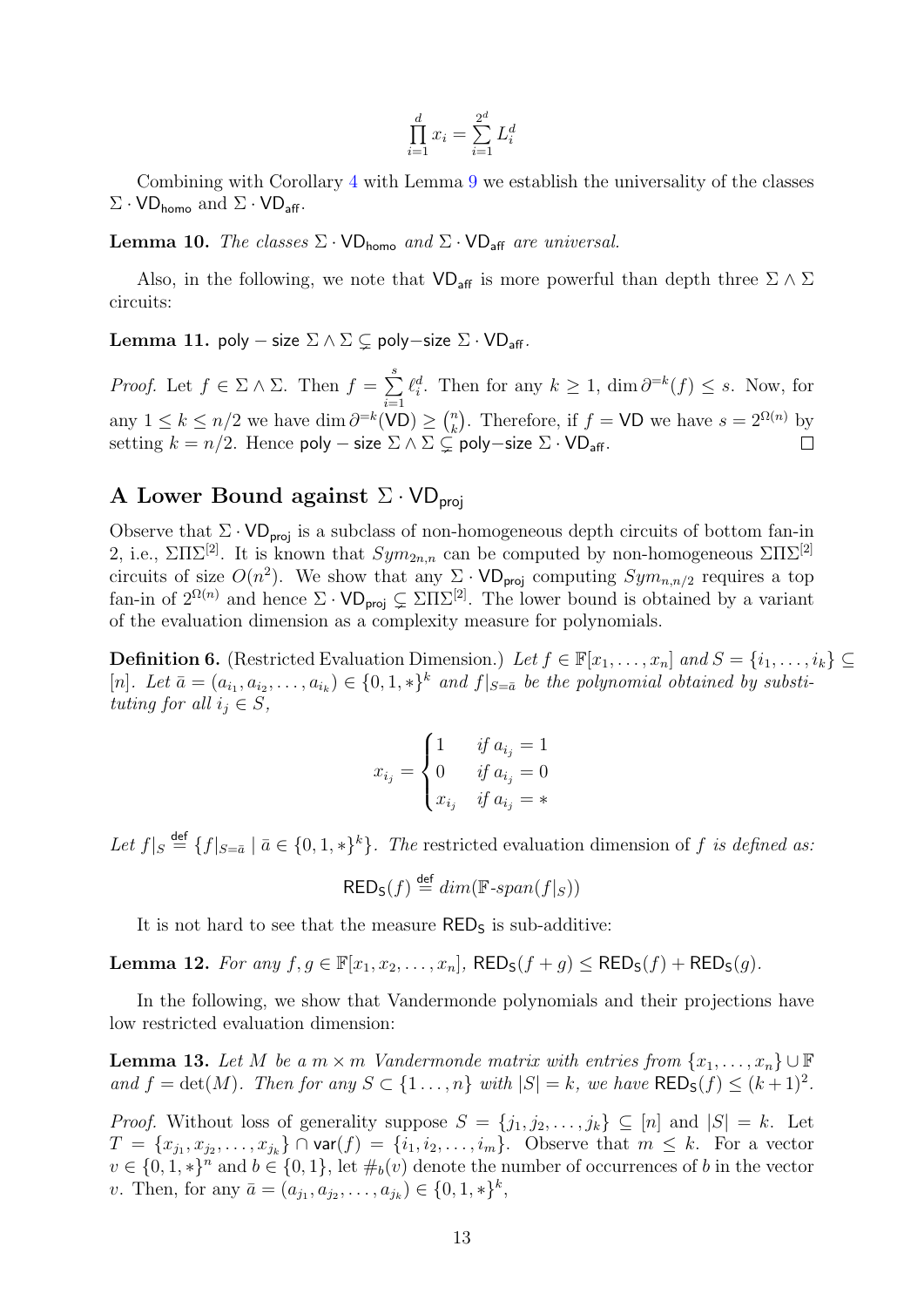- If  $\#_0((a_{i_1}, a_{i_2}, \ldots, a_{i_m})) \geq 2$  or  $\#_1((a_{i_1}, a_{i_2}, \ldots, a_{i_m})) \geq 2$  then  $f|_{S=\bar{a}}=0$ .
- If  $\#_0((a_{i_1}, a_{i_2},..., a_{i_m})) = \#_1((a_{i_1}, a_{i_2},..., a_{i_m})) = 1$ . Let  $T_1$  be the set of polynomials obtained from such evaluations of  $f<sup>d</sup>$ . The number of such assignments is at most  $\binom{m}{2} \leq \binom{k}{2}$  $\binom{k}{2} \leq k^2$  and hence  $|T_1| \leq k^2$ .
- If  $\#_0(\{a_{i_1}, a_{i_2}, \ldots, a_{i_m}\}) = 1$  or  $\#_1(\{a_{i_1}, a_{i_2}, \ldots, a_{i_m}\}) = 1$ . Let  $T_2$  denote the set of polynomials obtained from such evaluations. Since number of such assignments is  $2 {m \choose m-1} \leq 2 {m \choose 1} \leq 2 {k \choose 1}$  $\binom{k}{1} \leq 2k$ , we have  $|T_2| \leq 2k$ .
- If,  $\#_0(\{a_{i_1}, a_{i_2}, \ldots, a_{i_m}\}) = \#_1(\{a_{i_1}, a_{i_2}, \ldots, a_{i_m}\}) = 0$ , in this case, the polynomial f does not change under these evaluations.

From the above case analysis, we have  $\mathbb{F}\text{-}span(f|S=a) = \mathbb{F}\text{-}span(T_1\cup T_2\cup\{f\})$ . Therefore RED<sub>s</sub>(f)  $\leq k^2 + 2k + 1 \leq (k+1)^2$ .  $RED<sub>S</sub>(f) \leq k^2 + 2k + 1 \leq (k+1)^2$ .

<span id="page-13-2"></span>**Lemma 14.** Let  $Sym_{n,k}$  be the elementary symmetric polynomial in n variables of degree k. Then for any  $S \subset \{1, \ldots, n\}$ ,  $|S| = k$ , we have  $\mathsf{RED}_\mathsf{S}(Sym_{n,k}) \geq 2^k - 1$ .

*Proof.* Let  $Sym_{n,k}$  be the elementary symmetric polynomial in n variables of degree k. For  $T \subseteq S, T \neq \emptyset$ , define  $\bar{a}_T = (a_1, \ldots, a_k) \in \{1, *\}^k$  as:

$$
a_i = \begin{cases} * & \text{if } x_i \in T \\ 1 & \text{if } x_i \in S \setminus T \end{cases}
$$

Note that it is enough to prove:

$$
dim({\{Sym_{n,k}|_{S=\bar{a}_T} \mid T \subseteq S, T \neq \emptyset\}}) \ge 2^k - 1
$$
\n(6)

Since  $\{Sym_{n,k} |_{S=\bar{a}_T} \mid T \subseteq S, T \neq \emptyset\} \subseteq \{\mathbb{F}\text{-}span(Sym_{n,k} |_{S=\bar{a}}) \mid \bar{a}=(a_1,\ldots,a_k) \in \{1,*\}^k\},\$ by Equation [\(6\)](#page-11-2) we have

$$
\mathsf{RED}_{\mathsf{S}}(Sym_{n,k}) \ge \dim(\{Sym_{n,k} |_{S=\bar{a}_T} \mid T \subseteq S, T \neq \emptyset\}) = 2^k - 1.
$$

To prove [\(6\)](#page-11-2), note that for any distinct  $T_1, T_2 \subseteq S$ , we have  $Sym_{n,k}|_{S=\bar{a}_{T_1}}$  and  $Sym_{n,k}|_{S=\bar{a}_{T_2}}$ have distinct leading monomials with respect to the lex ordering since they have distinct supports. Since the number of distinct leading monomials in a space of polynomials is a lower bound on its dimension, this concludes the proof of [\(6\)](#page-11-2).  $\Box$ 

**Theorem 4.** If 
$$
\sum_{i=1}^{s} \alpha_i f_i = Sym_{n,n/2}
$$
 where  $f_i \in \text{VD}_{\text{proj}}$  then  $s = 2^{\Omega(n)}$ .

*Proof.* The proof is a straightforward application of sub-additivity of  $RED<sub>S</sub>$  combined with Lemmas [14](#page-13-2) and [13.](#page-12-0)  $\Box$ 

#### References

- <span id="page-13-0"></span>[1] Peter Bürgisser. *Completeness and reduction in algebraic complexity theory*, volume 7. Springer Science & Business Media, 2013.
- <span id="page-13-1"></span>[2] John F. Canny. Some algebraic and geometric computations in PSPACE. In Proceedings of the 20th Annual ACM Symposium on Theory of Computing, May 2-4, 1988, Chicago, Illinois, USA, pages 460–467, 1988.